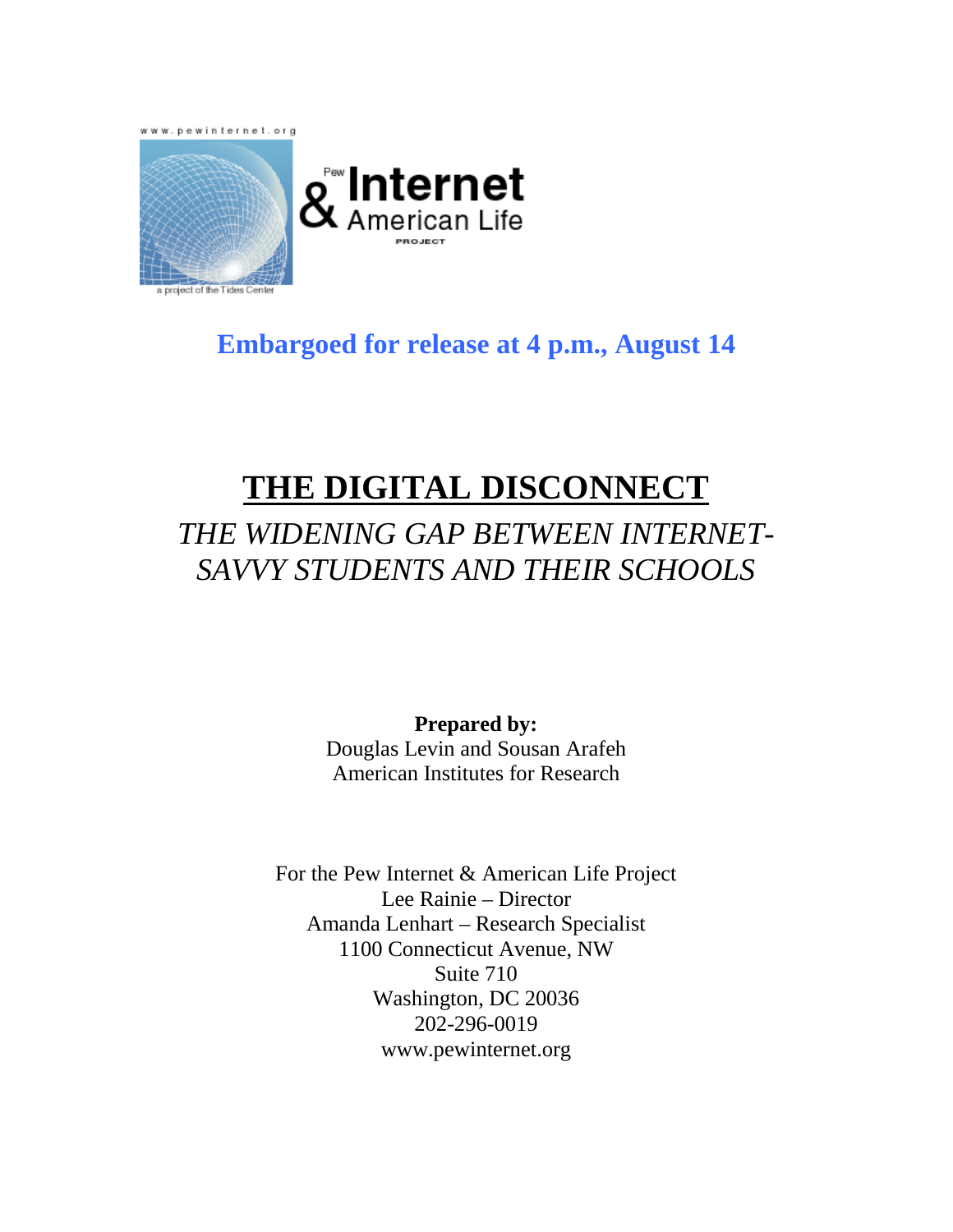# **ACKNOWLEDGEMENTS**

<span id="page-1-0"></span>Commissioned by the Pew Internet & American Life Project, this study was conducted by the American Institutes for Research (AIR) under the direction of Douglas Levin, project director, and Sousan Arafeh, deputy project director.

It was only through the kindness and extraordinary efforts of many individuals that we were able to gather the information that we did. We cannot thank enough the students, teachers, parents, school and district administrators, and Boys and Girls Clubs' staff who donated their time and effort to ensure that we were able to have robust focus groups of bright and forthcoming students. In addition, there were many individuals and organizations that spread the word about our online story contest. Thanks to them for their efforts in getting the word out to students that we were seeking their input.

The study also benefited from thoughtful external reviews of its draft instrumentation, including our focus group protocols and questionnaire. For their insights, we thank Professor Ronald Anderson of the University of Minnesota; Kari Arfstrom, Associate Director, Association of Educational Service Agencies; Linda Roberts, formerly Director of the Office of Educational Technology, U.S. Department of Education; and Bill Thomas, Director of Educational Technology at the Southern Regional Education Board.

Finally, many thanks also to the staff of AIR who helped us in large and small ways to conduct this study. In particular, we thank Jennifer Richardson, Steven Lipson, Alex Gerson, Matthew Green, Brian Hardwick, Rita Kirshstein, Michael Fast, DeWan Lee, Stephnie Blaine, and Diedra White.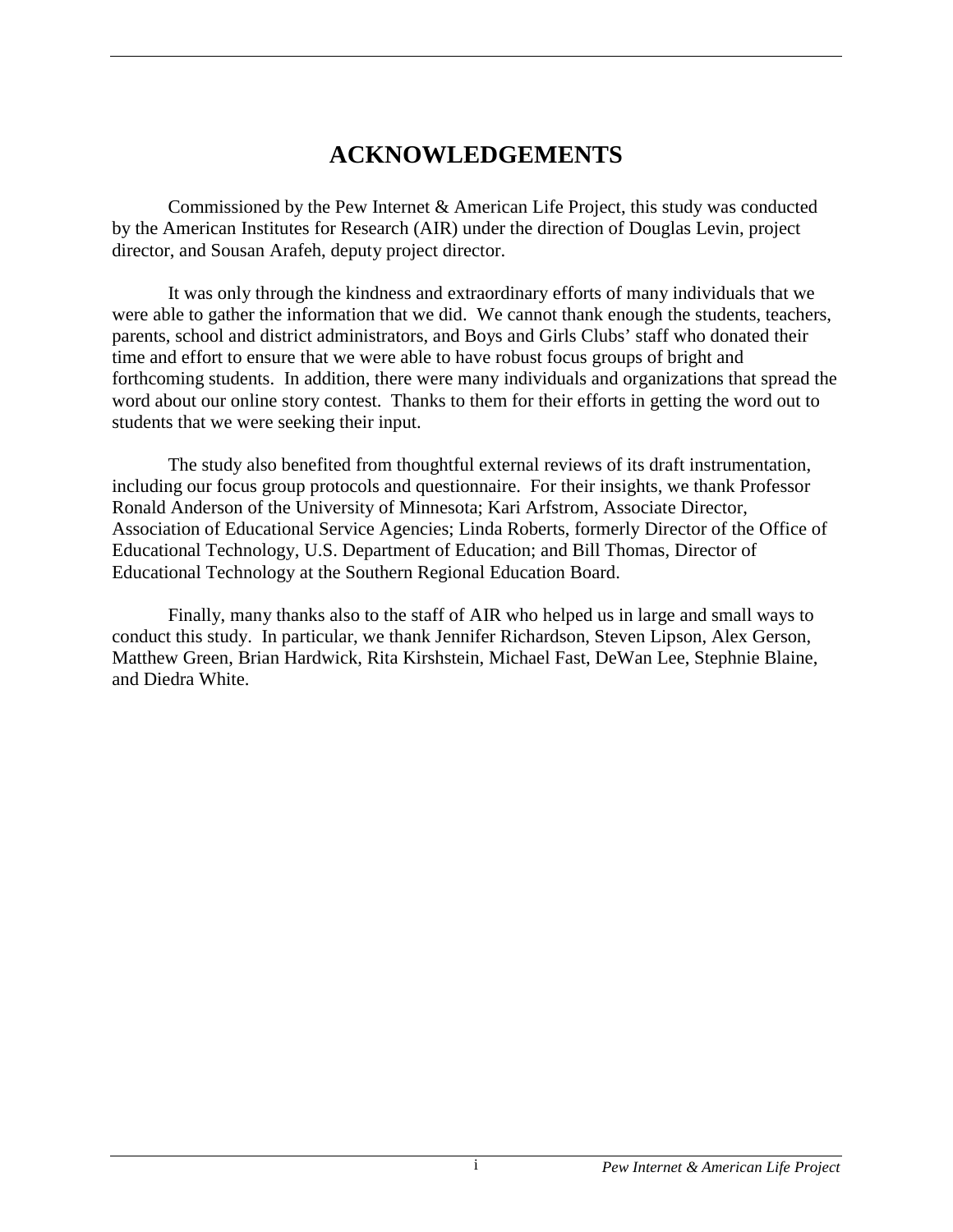# **SUMMARY OF FINDINGS**

<span id="page-2-0"></span>Using the Internet is the norm for today's youth. A July 2002 survey by the Pew Internet & American Life Project shows that three in five children under the age of 18—and more than 78% of children between the ages of 12 and 17—go online. Due in large part to high profile and sometime controversial education technology public policy initiatives, it is conventional wisdom that much of this use occurs in schools. Not surprisingly, one of the most common activities that youth report undertaking online is schoolwork. Yet, little is known about student use of the Internet for schoolwork or about their attitudes towards the broader learning that can take place online. Nor has there been much exploration of the consequences of those teenage views for educators, policy makers, and parents.

To address this issue, the American Institutes for Research was commissioned by the Pew Internet & American Life Project to conduct a qualitative study of the attitudes and behaviors of Internet-using public middle and high school students drawn from across the country. The study is based primarily on information gathered from 14 gender-balanced, racially diverse focus groups of 136 students, drawn from 36 different schools. The student experiences and attitudes revealed in the study's focus groups were further supplemented by the stories of nearly 200 students who voluntarily submitted online essays about their use of the Internet for school.

Key findings from the study include the following:

**Internet-savvy students rely on the Internet to help them do their schoolwork—and**  for good reason. Students told us they complete their schoolwork more quickly; they are less likely to get stymied by material they don't understand; their papers and projects are more likely to draw upon up-to-date sources and state-of-the-art knowledge; and, they are better at juggling their school assignments and extracurricular activities when they use the Internet. In essence, they told us that the Internet helps them navigate their way through school and spend more time learning in depth about what is most important to them personally.

**Internet-savvy students describe dozens of different education-related uses of the Internet.** Virtually all use the Internet to do research to help them write papers or complete class work or homework assignments. Most students also correspond with other online classmates about school projects and upcoming tests and quizzes. Most share tips about favorite Web sites and pass along information about homework shortcuts and sites that are especially rich in content that fit their assignments. They also frequent Web sites pointed out to them by teachers—some of which had even been set up specifically for a particular school or class. They communicate with online teachers or tutors. They participate in online study groups. They even take online classes and develop Web sites or online educational experiences for use by others.

**The way students think about the Internet in relation to their schooling is closely tied to the daily tasks and activities that make up their young lives**. In that regard, students employ five different metaphors to explain how they use the Internet for school: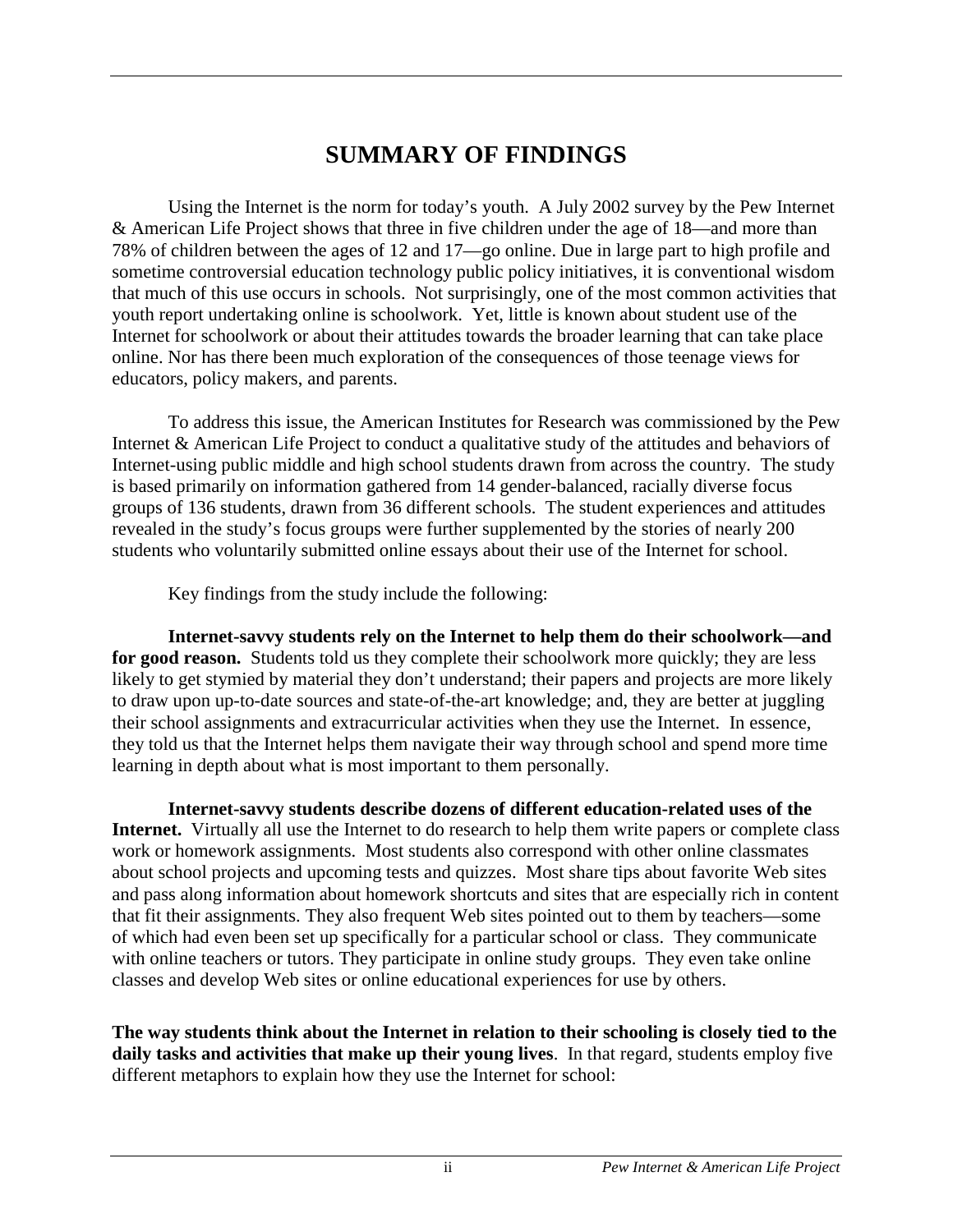- **The Internet as virtual textbook and reference library**. Much like a school-issued textbook or a traditional library, students think of the Internet as the place to find primary and secondary source material for their reports, presentations, and projects. This is perhaps the most commonly used metaphor of the Internet for school—held by both students and many of their teachers alike.
- **The Internet as virtual tutor and study shortcut**. Students think of the Internet as one way to receive instruction about material that interests them or about which they are confused. Others view the Internet as a way to complete their schoolwork as quickly and painlessly as possible, with minimal effort and minimal engagement. For some, this includes viewing the Internet as a mechanism to plagiarize material or otherwise cheat.
- **The Internet as virtual study group**. Students think of the Internet as an important way to collaborate on project work with classmates, study for tests and quizzes, and trade class notes and observations.
- **The Internet as virtual guidance counselor.** Students look to the Internet for guidance about life decisions as they relate to school, careers, and postsecondary education.
- **The Internet as virtual locker, backpack, and notebook**. Students think of the Internet as a place to store their important school-related materials and as a way to transport their books and papers from place to place. Online tools allow them to keep track of their class schedule, syllabi, assignments, notes, and papers.

**Many schools and teachers have not yet recognized—much less responded to—the new ways students communicate and access information over the Internet.** Students report that there is a substantial disconnect between how they use the Internet for school and how they use the Internet during the school day and under teacher direction. For the most part, students' educational use of the Internet occurs outside of the school day, outside of the school building, outside the direction of their teachers. While there are a variety of pressures, concerns, and outright challenges in providing Internet access to teachers and students at school, students perceive this disconnect to be the result of several factors:

- **School administrators—and not teachers—set the tone for Internet use at school.**  The differences among the schools attended by our students were striking. Policy choices by those who run school systems and other factors have resulted in different schools having different levels of access to the Internet, different requirements for student technology literacy skills (e.g., some schools require students to take a course about basic computer and Internet skills, many do not have such a requirement), and different restrictions on student Internet access.
- **Even inside the most well connected schools, there is wide variation in teacher policies about Internet use by students in and for class.** In individual schools, teachers are the ones who choose whether to make assignments that require the use of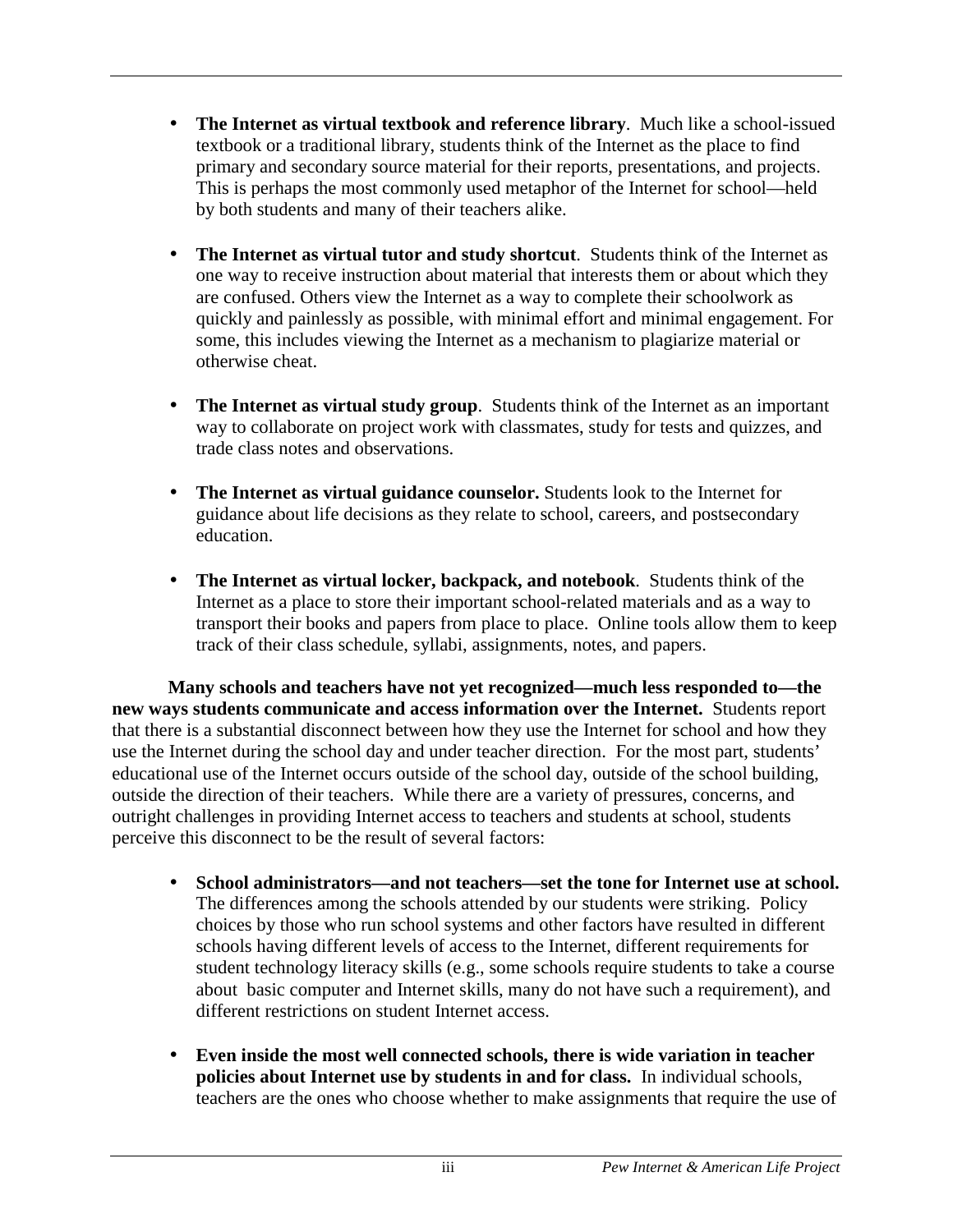the Internet by their students, allow the use of the Internet (often as a supplement to other sources and tools), or even forbid its use. There are often wide variances in teacher attitudes about and uses of the Internet from classroom to classroom.

• **While students relate examples of both engaging and poor instructional uses of the Internet assigned by their teachers, students say that the not-so-engaging uses are the more typical of their assignments.** Students repeatedly told us that the quality of their Internet-based assignments was poor and uninspiring. They want to be assigned more—and more engaging—Internet activities that are relevant to their lives. Indeed, many students assert that this would significantly improve their attitude toward school and learning.

**Students say they face several roadblocks when it comes to using the Internet at schools. In many cases, these roadblocks discourage them from using the Internet as much, or as creatively, as they would like. They note that:** 

- **The single greatest barrier to Internet use at school is the quality of access to the Internet.** Many schools confine Internet use to certain times of the day or certain places in the building (especially computer labs). It is also common, these students say, for schools to place further social and technological restrictions on their use of the Internet by, for instance, employing surveillance systems or requiring special teacher or administrator approvals.
- **While many students recognize the need to shelter teenagers from inappropriate material and adult-oriented commercial ads, they complain that blocking and filtering software often raise barriers to students' legitimate educational use of the Internet.** Most of our students feel that filtering software blocks important information, and many feel discouraged from using the Internet by the difficulties they face in accessing educational material.
- **Since not every student has access to the Internet outside of school, the vast majority of students report that their teachers do not make homework assignments that require the use of the Internet.** Most students noted that teachers feel it unfair to make assignments involving Internet use because some in the class do not have access to the Internet at home. We heard of more than one occasion when a teacher had made such an assignment only to rescind it because they worried that those without Internet access would have difficulty.

In light of the fact that the Internet is increasingly integrated into the home and school lives of students, and in the context of larger arguments about the use of the Internet for school, students' concerns can inform several policy debates about technology and education. This is what we heard:

• **Students want better coordination of their out-of-school educational use of the Internet with classroom activities. They argue that this could be the key to leveraging the power of the Internet for learning.**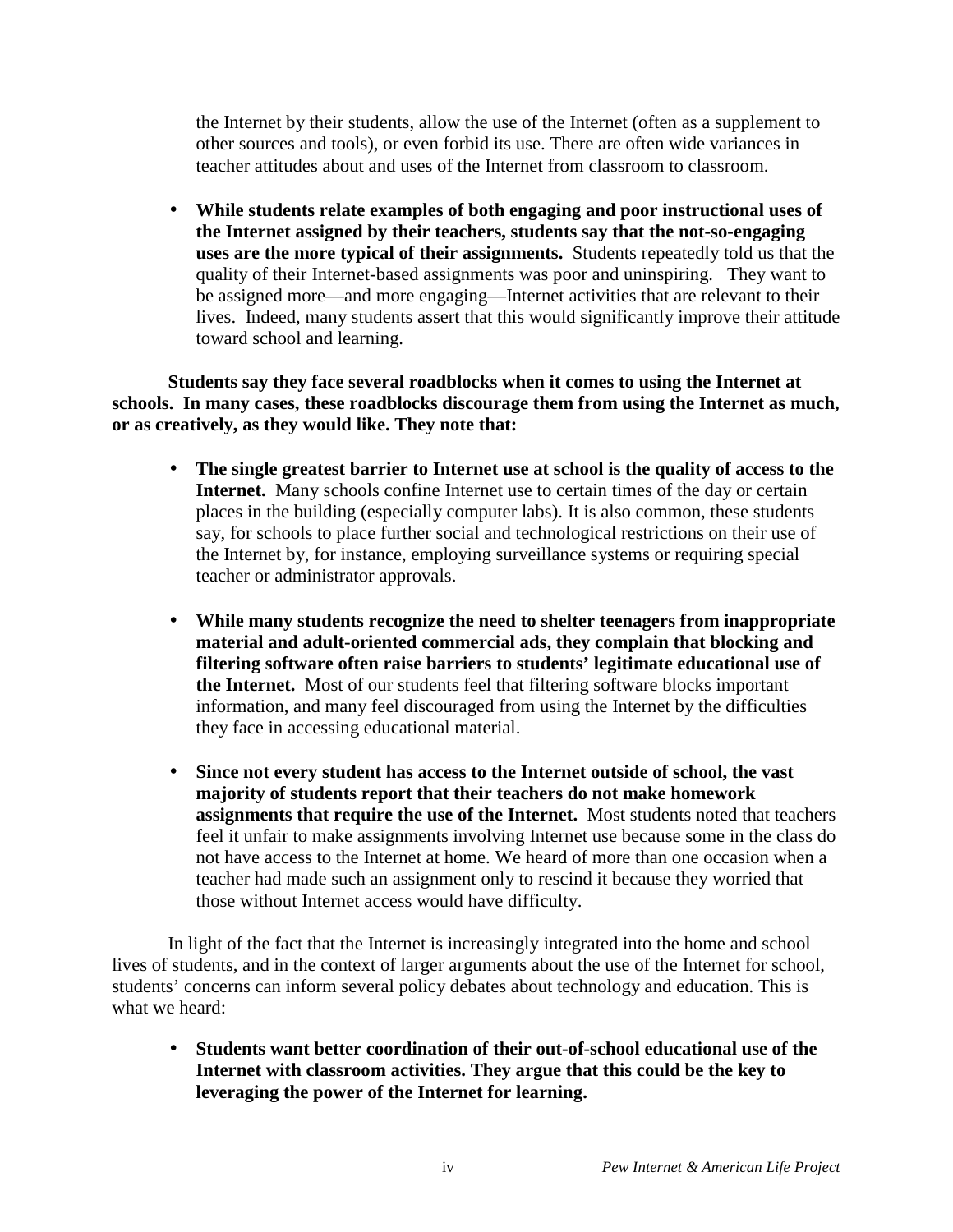- Students urge schools to increase significantly the *quality* of access to the **Internet in schools.**
- **Students believe that professional development and technical assistance for teachers are crucial for effective integration of the Internet into curricula.**
- **Students maintain that schools should place priority on developing programs to teach keyboarding, computer, and Internet literacy skills.**
- **Students urge that there should be continued effort to ensure that high-quality online information to complete school assignments be freely available, easily accessible, and age-appropriate–without undue limitation on students' freedoms.**
- **Students insist that policy makers take the "digital divide" seriously and that they begin to understand the more subtle inequities among teenagers that manifest themselves in differences in the quality of student Internet access and use.**

Of course, student use of the Internet for school does not occur in a vacuum. Students' experiences, and those of their states, districts, schools, teachers, and parents, strongly affect how the Internet is adopted in schools. Nonetheless, large numbers of students say they are changing because of their out-of-school use of the Internet—and their reliance on it. Internet-savvy students are coming to school with different expectations, different skills, and access to different resources.

Students are frustrated and increasingly dissatisfied by the digital disconnect they are experiencing at school. They cannot conceive of doing schoolwork without Internet access and yet they are not being given many opportunities in school to take advantage of the Internet. Many believe they may have to raise their voices to force schools to change to accommodate them better. In the final analysis, schools would do well to heed the Latin writer Seneca's words, which ring as true today as when they were written nearly 2,000 years ago: "The fates guide those who go willingly; those who do not, they drag."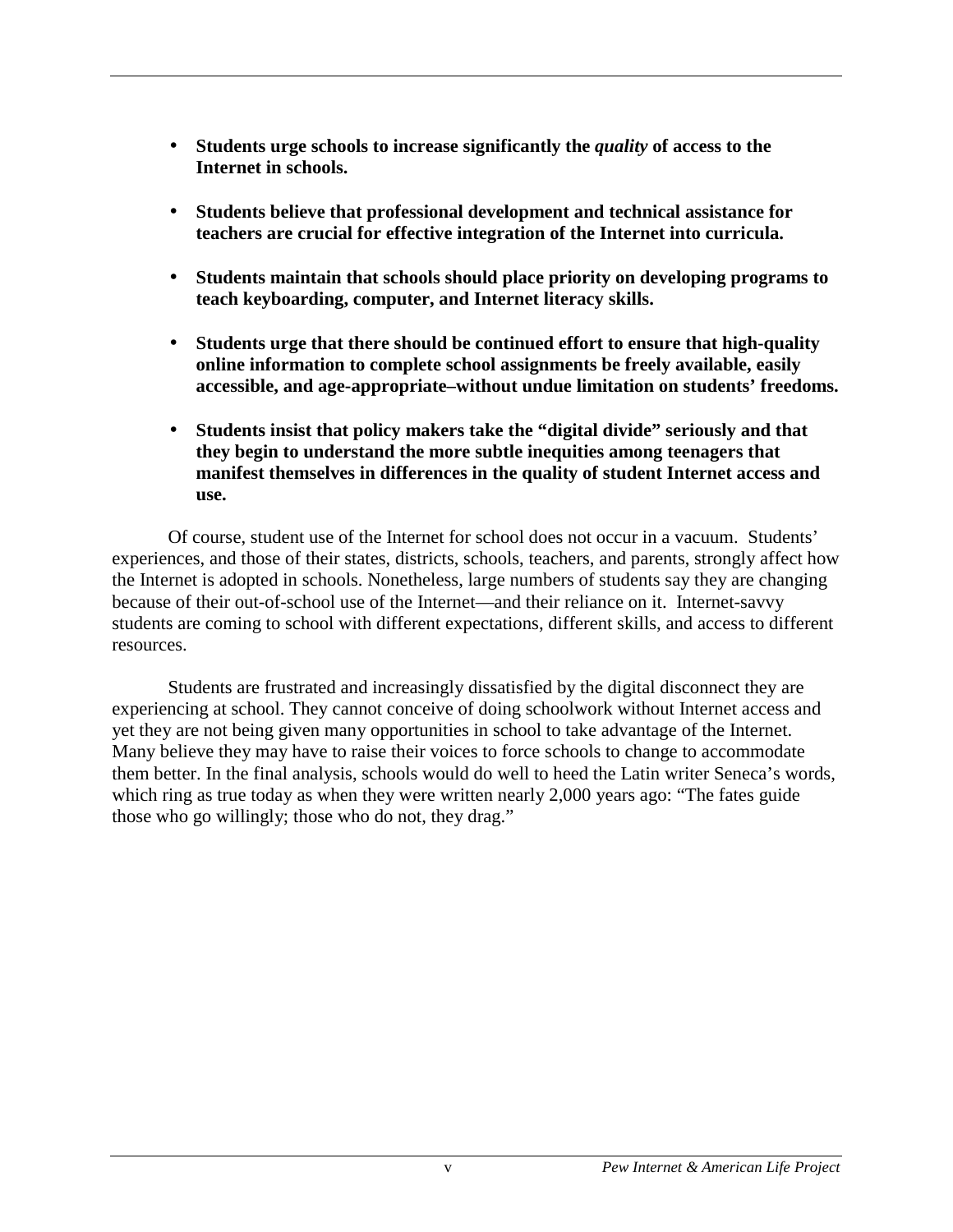# **TABLE OF CONTENTS**

| Virtual Metaphors: How Internet-Savvy Students Think About and Use the Internet for |  |
|-------------------------------------------------------------------------------------|--|
|                                                                                     |  |
|                                                                                     |  |
|                                                                                     |  |
|                                                                                     |  |
| Metaphor 5: The Internet as Virtual Locker, Backpack, and Notebook 13               |  |
|                                                                                     |  |
|                                                                                     |  |
|                                                                                     |  |
|                                                                                     |  |
|                                                                                     |  |
|                                                                                     |  |
| PART IV: APPENDICES                                                                 |  |
|                                                                                     |  |
|                                                                                     |  |
|                                                                                     |  |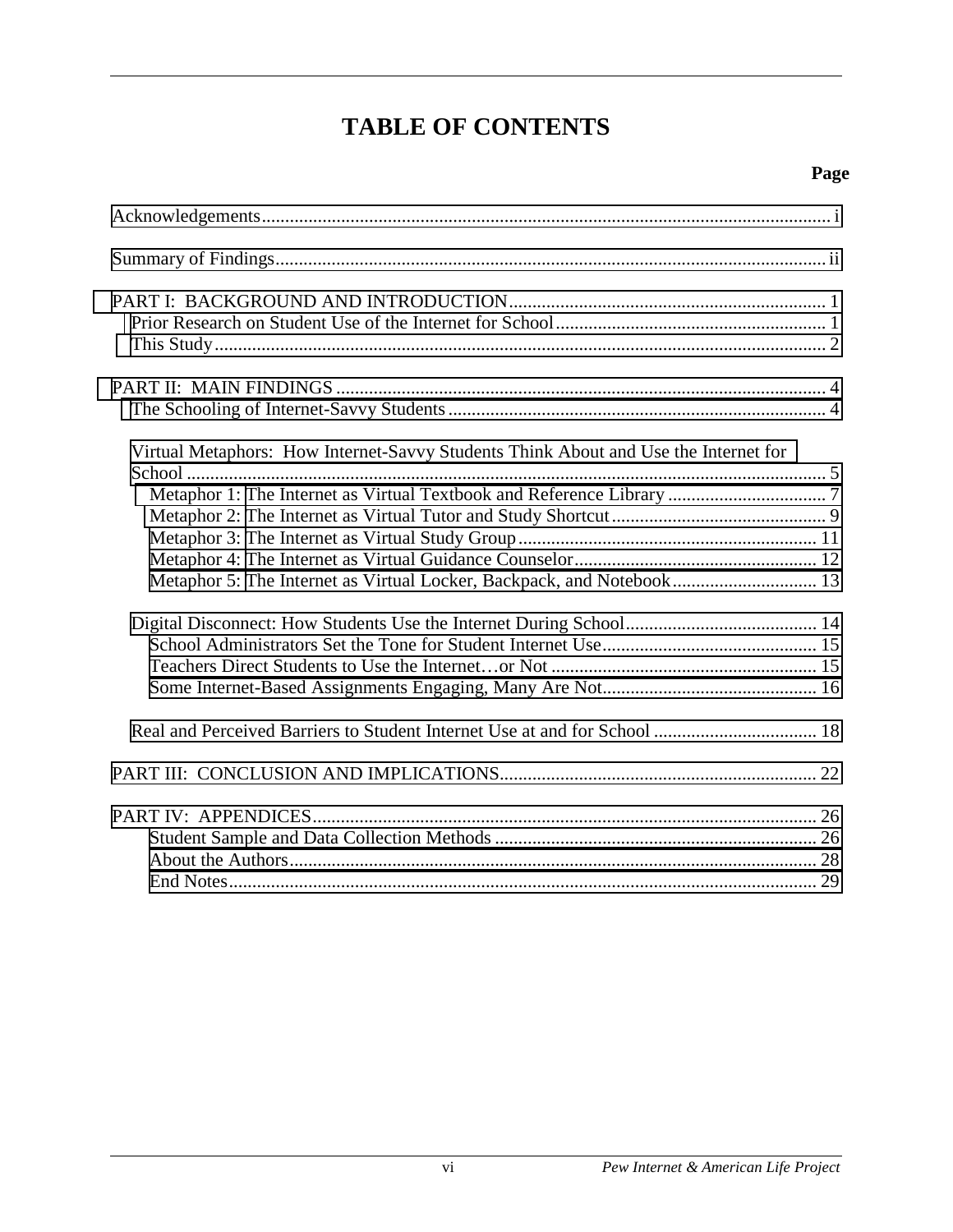# **PART I: BACKGROUND AND INTRODUCTION**

## <span id="page-7-0"></span>**Prior Research on Student Use of the Internet for School**

Since the mid-1990s, many education policy makers have promoted widespread access to the Internet in schools. From the launching of the Technology Literacy Challenge Fund in 1996 to the roll out of the E-rate discounts for telecommunications services in 1998 to the passage of the Enhancing Education Through Technology Act of 2001, national initiatives have rapidly expanded that access. By 1995, the majority of public elementary and secondary schools in the U.S. had access to the Internet. By 1998, the majority of instructional rooms in public schools (i.e., primarily classrooms and libraries/media centers) were connected to the Internet. With the notable exception of students attending schools in very poor districts, it is now the case that the Internet is as common a school fixture as lockers and library books. $<sup>1</sup>$  $<sup>1</sup>$  $<sup>1</sup>$ </sup>

Over the same period, access to the Internet has been expanding in locations outside of school, especially to homes with school-aged children. By July 2002, Pew Internet & American Life Project surveys showed that 60% of America's children, more than 43 million children under 18, use the Internet. About 78% of those between the ages of 12 and 17 use the Internet (about 18 million pre-teens and teens).<sup>[2](#page-36-0)</sup> In addition, more than one in five households with children (23%) have broadband connectivity through digital subscriber line (DSL) technology or cable modems.<sup>[3](#page-36-0)</sup>

One of the most common activities that youth perform online is schoolwork. $4$  According to a September 2001 study by the Pew Internet & American Life Project:

- Nearly every online teen (94% of 12 to 17 year olds who report using the Internet) has used the Internet for school research;
- 71% used the Internet as the major source for their most recent school project;
- 58% have used a Web site set up by school or a class;
- 34% have downloaded a study aid; and
- $\bullet$  17% have created a Web page for a school project.<sup>[5](#page-36-0)</sup>

In addition to these school-related uses of the Internet, teenagers go online for a variety of other activities, including: communicating with friends and family (via email, instant messaging, and chat rooms); entertaining themselves (doing things such as surfing the Web for fun, visiting entertainment sites, playing or downloading games, and listening to music online or downloading it); learning things largely unrelated to school (such as looking for information on hobbies, getting the news, researching a product or service before buying it, looking for health-related information, and looking for information that is embarrassing or hard to talk about); and exploring other online interactive or transaction features (such as going to a Web site where they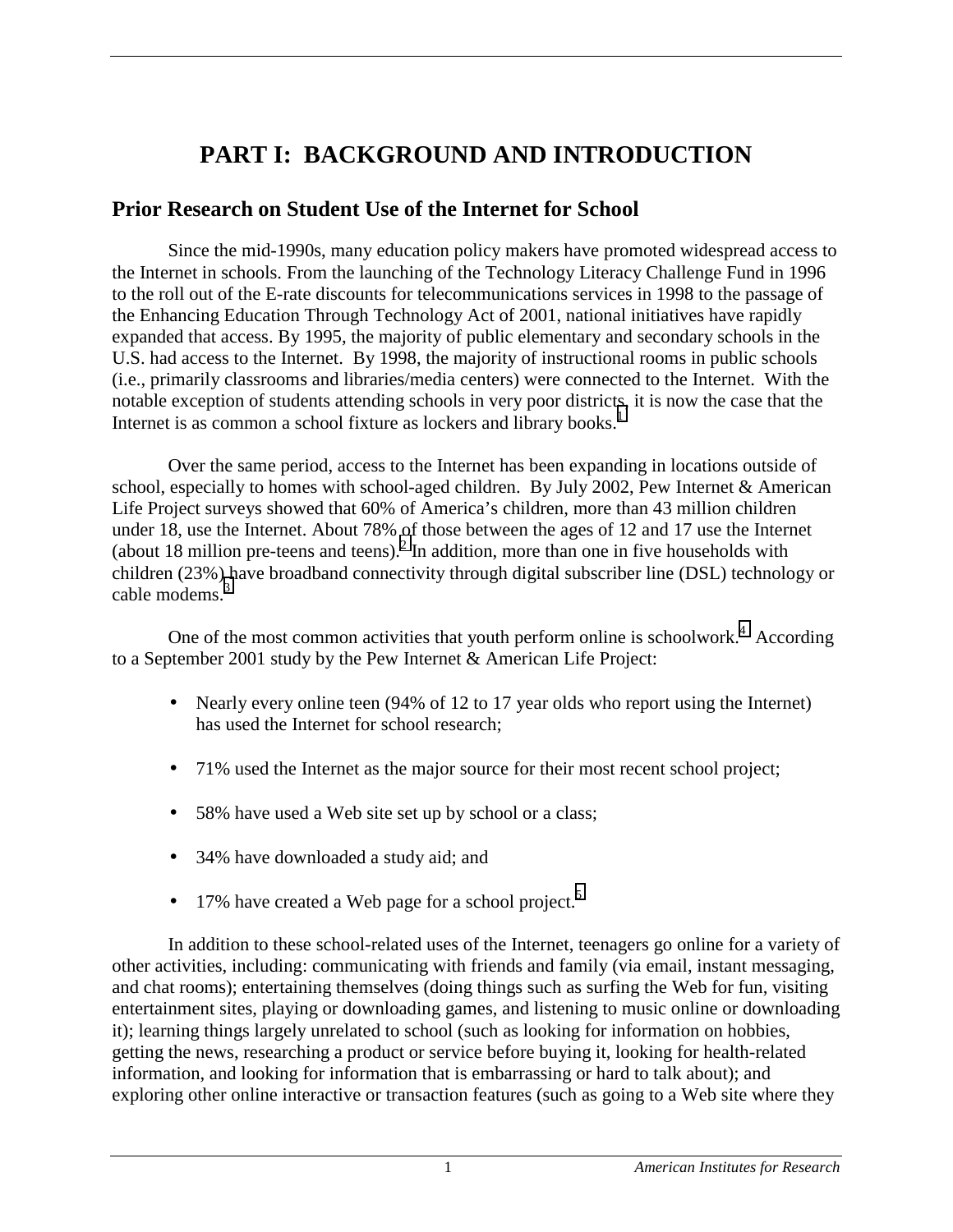<span id="page-8-0"></span>can express opinions about something, visiting sites for trading and selling things, buying something online, creating a Web page, etc.). Indeed, as Don Tapscott foresaw in his 1998 book, *Growing Up Digital: The Rise of the Net Generation*,<sup>[7](#page-36-0)</sup> there is evidence that many students are more frequent users of the Internet and are more Internet savvy than their parents and teachers.

Most other large-scale research on school-related uses of the Internet—as distinguished from research on the use of computers and other technologies—has focused on access. This often consisted of measuring the extent of connectedness to the Internet and assessing the level of support for Internet use in schools (i.e., the amount and adequacy of teacher professional development and technical support). A few survey-based studies, most now several years old, provide some modest insight into the extent and types of Internet use in schools, though typically from teachers' or school or district administrators' perspectives.<sup>[8](#page-36-0)</sup> Missing from this early research are studies that directly ask youth about their school-related activities, attitudes, and experiences with the Internet–in both in- and out-of-school settings.

More recently, researchers have begun to conduct studies about technology and Internet use based on the input of teenagers. Many of these studies focus on how young people generally use the Internet or they focus on the experience of one gender. These studies tend to describe students' use of the Internet for educational purposes in single settings (classrooms) or only in cursory fashion, or are conducted primarily to help companies better target product development and marketing activities.<sup>9</sup> Consequently, there is still a need for information about how teens use the Internet in school and for school. This is a topic rife with public policy implications.

# **This Study**

The American Institutes for Research was commissioned by the Pew Internet  $\&$ American Life Project to conduct the *Internet's Impact on School Project* (IISP). IISP was designed to describe the rich and varied ways that public middle and high school students use the Internet for school and learning, including their attitudes toward school-related uses of the Internet. Data for this study were collected between the months of November 2001 and March 2002 through two mechanisms:

- **Focus groups.** Drawn from three major metropolitan areas across the country, 12 gender-balanced, racially diverse focus groups were conducted of public middle and high school students who characterized themselves as heavy Internet users. Two additional focus groups of light Internet users, comprised of one middle and one high school group, were also conducted. Questionnaires were administered to each focus group participant in order to help characterize their school-related Internet use both in- and out-of-school. A total of 136 students, drawn from 36 different schools, participated in our focus groups.
- **Online solicitation of student stories.** To gain some further insight into student experiences and attitudes, IISP employed an innovative strategy to hear from students not able to participate in the study's focus groups—the online solicitation of student-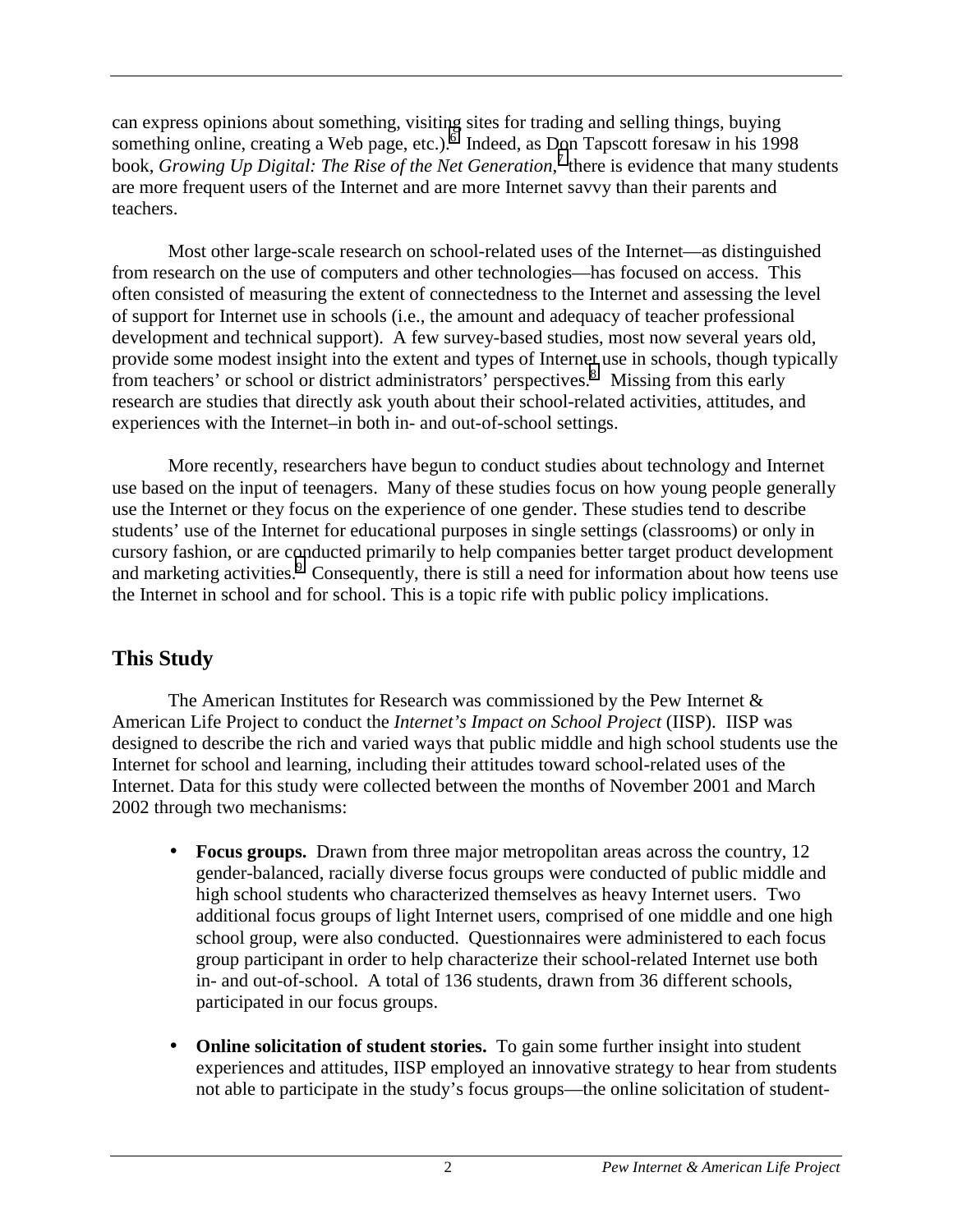written stories detailing how they use the Internet for school. Nearly 200 middle and high school students from across the country wrote and submitted their stories to IISP through the study's Web site.

Further details about the study's sample and methods can be found in the Appendix to this report.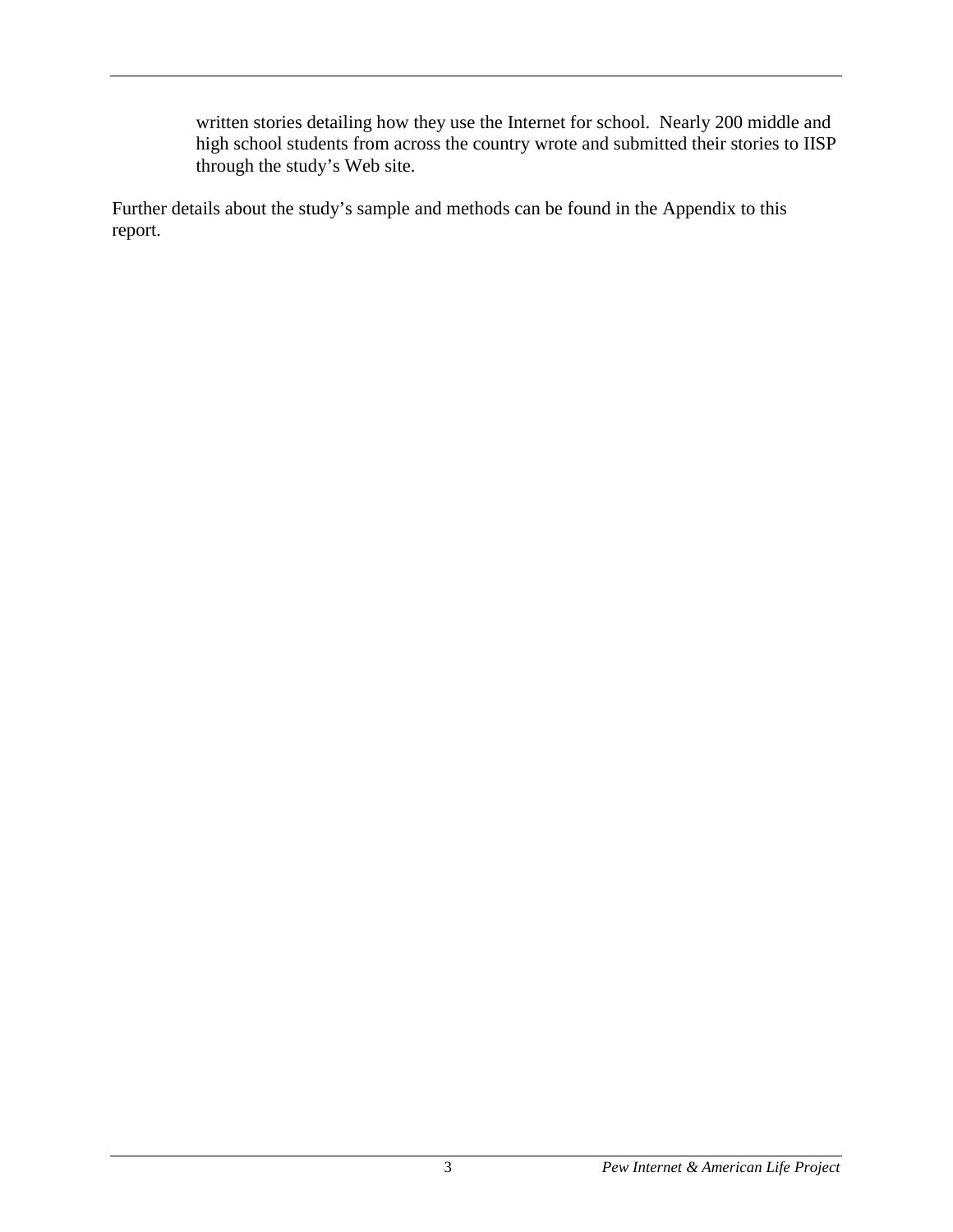# **PART II: MAIN FINDINGS**

## <span id="page-10-0"></span>**The Schooling of Internet-Savvy Students**

With the exception of two focus groups of students selected to provide insights into the experiences of non- or light-Internet users, we spoke to students with a range of Internet skills and experiences—from novices to frequent users to unabashed experts. While all the students in our groups use the Internet at school, often to conduct online research under teacher direction, most also use the Internet in other locations for significantly more time: at home, at a friend's house, at a relative's house, and, at the library or community center.

Many of the students in our sample were casual users of the Internet. These students may have an email account or two and may frequent their favorite Web sites while online, but their comments sometimes indicated only a basic understanding and familiarity with the many potential uses of the Internet. That is not to say that the Internet was unimportant to them, just that they might be as likely to do school work offline as online.

The students who were most striking to us, however, were those who were the most Internet savvy. Many of these students have been online for five or six years already; they are technologically literate; and they maintain multiple email addresses and instant messaging (IM) identities. While online, they frequently are multitasking: conducting research for a paper, printing an online study guide for a book they are reading, downloading music, instant messaging simultaneously with dozens of friends, emailing other friends, and preparing a PowerPoint presentation for class the next day. While they may not be online hours every day, these students rely heavily on the Internet for school and their social lives. The teen survey conducted by the Pew Internet & American Life suggest that perhaps 30% to 40% of teenagers fall into this Internet-savvy category. They represent a large and growing cohort of technologically-elite students.<sup>10</sup>

In fact, if you ask these students, as we did, what would happen to them if someone waved a magic wand and took their Internet access away, many would tell you—in all seriousness—that they would just die.

*"It \*is\* my education. I get all my information off the Internet. I don't even look at books anymore."* 

#### **– High School Boy**

 *"I think most of us are just accustomed to using it. I mean we just think that it's there for us. And, I'm not sure if I'll phrase this right, but it's like we're…addicts. We need it and when you take it away it's not…it's a little bit harder to live without it."* 

**– High School Girl**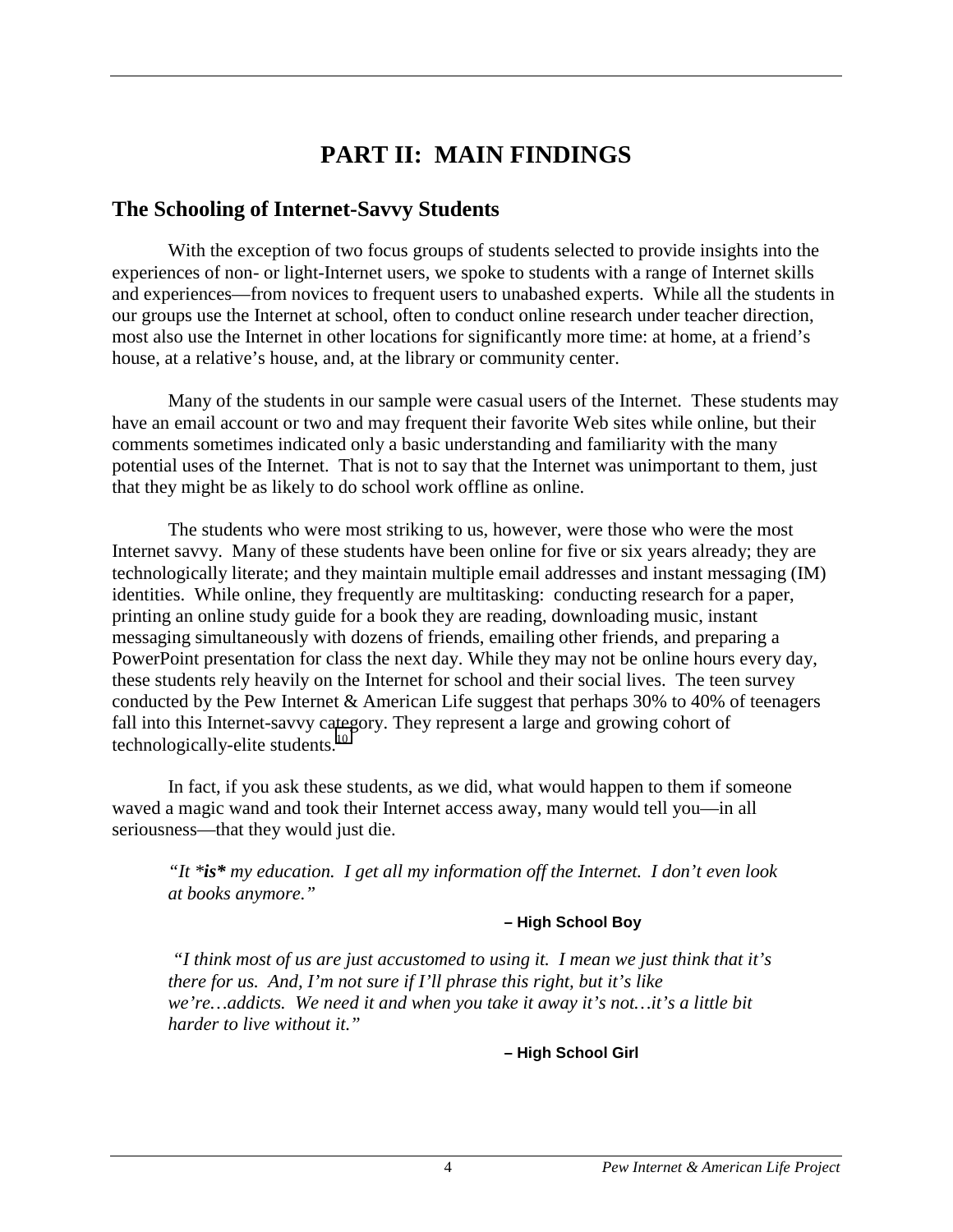<span id="page-11-0"></span>*"I think the reason that we use the Internet so well and that we know so many things about it is because when it happened, we were there. So, it's not like it is some foreign language that we have to learn. It is something that we know, and we can apply what we know to find more things and then learn."* 

#### **– High School Boy**

What seems clear is that the experience of schooling recounted by many of the most Internet-savvy students in our group is fundamentally different from their parents. It is fundamentally different from their older siblings. Sometimes, it is fundamentally different even from their own classmates. Internet-savvy students believe that their use of the Internet helps them complete their schoolwork more quickly; prevents them from getting stymied by academic material they don't understand; lets them cite the most up-to-date material in their papers and projects; and, allows them to be better at juggling their school assignments and extracurricular activities. In essence, they told us they are better able to navigate their way through school and spend more time learning in depth about the things that are most important to them personally.

According to these students, some of their teachers try to take advantage of the extra "something" they seem to posses by asking them to share their skills and knowledge with their classmates. Other teachers try to limit these students and their Internet use in an attempt to reduce the very real differences between them and their less tech-savvy peers. Still other teachers are at a loss as to how to accommodate them or do not even recognize that their students have an increasingly new set of needs and expectations for learning that are based on using the Internet.

These students said over and over that their schools and teachers have not yet recognized—much less responded to—the fundamental shift occurring in the students they serve and in the learning communities they are charged with fostering. And, when teachers and schools do react, often it is in ways that make it more difficult for students who have become accustomed to using the Internet to communicate and access information.

In the sections that follow, we describe how Internet-savvy students think about the Internet, how they use it for school, and how they often experience barriers (real and perceived) to greater school-related use of the Internet. The paper concludes with several policy considerations that have been raised by the students themselves about how to exploit the Internet at school and in other learning situations.

# **Virtual Metaphors: How Internet-Savvy Students Think About and Use the Internet for School**

*"Creating class specific Web pages, updating the school's Web site, completing research projects, taking online class quizzes, learning interactively, translating text, contacting teachers when absent, and monitoring my grades are just a few of the more evident ways I use the Internet in and for school. Truthfully, there is no best use in my opinion."*

**– High School Boy**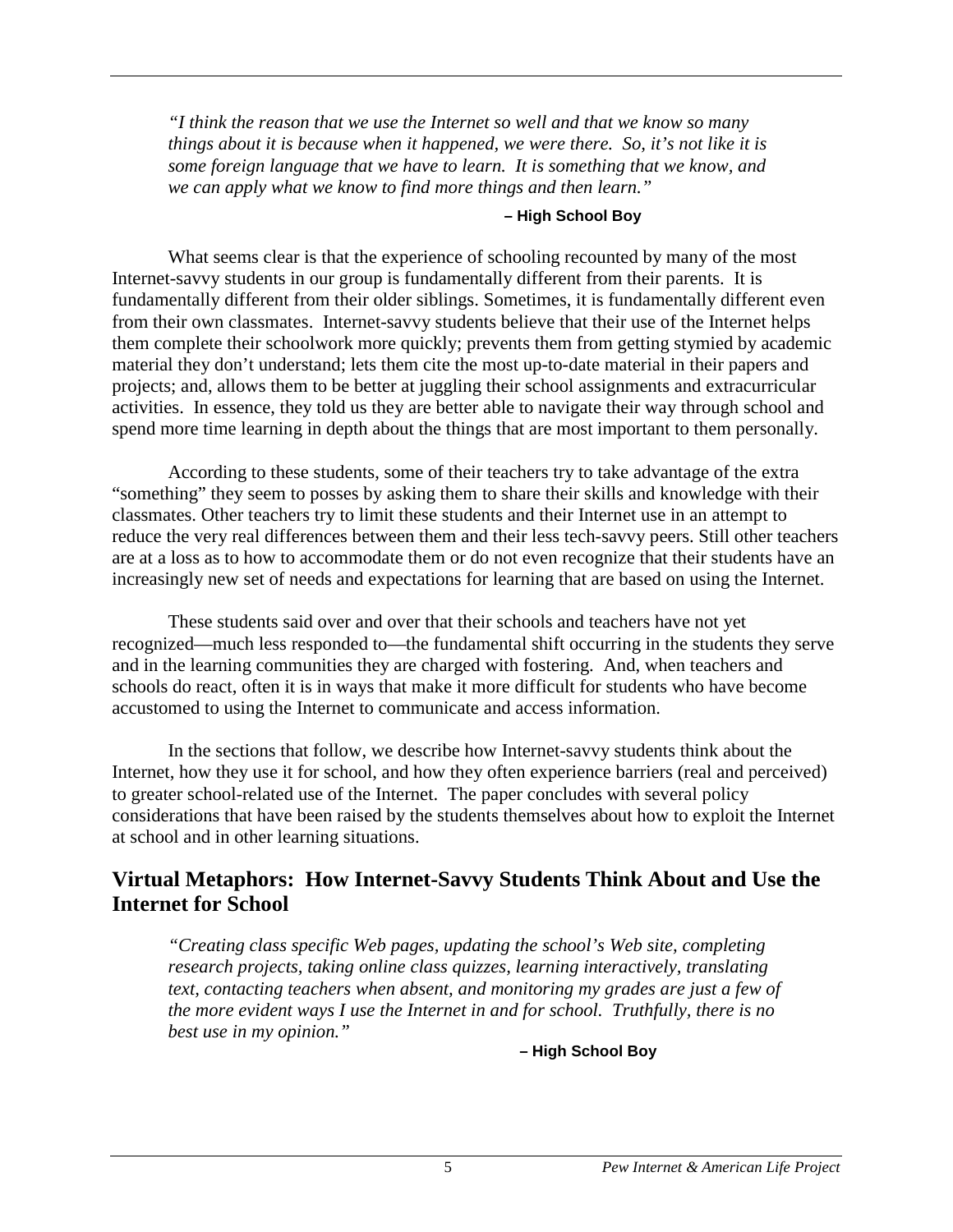Internet-savvy students provided us with a rich portrait of how they use the Internet for school—describing literally dozens of online learning activities. Virtually all use the Internet to do research to help them write papers or complete class work or homework assignments. Most students also correspond with other online classmates about school projects and upcoming tests and quizzes. They frequent Web sites pointed out to them by teachers—some of which have even been set up specifically for a particular school or class. They communicate with online teachers or tutors. They participate in online study groups. They even take online classes and develop Web sites or online educational experiences for use by others.

The ways in which Internet-savvy students speak about the Internet in relation to their schooling is closely related to the daily tasks and activities in their young lives. In other words, the Internet's value for students is determined by the tasks they need to complete, the things they enjoy, and the things they want to learn both in and out of school.

*"I'm constantly amazed at the vast resources that are available on virtually any topic that comes to mind. I rarely approach any assignment or question without first consulting online resources…. Practically every area of my life has been impacted by my experiences on the Web. The Internet has been a gift to my life."* **– High School Girl** 

There is no single way to describe how these students use the Internet for school. Rather, students make reference to five different metaphors for how they think about and use the Internet for school:

- **The Internet as virtual textbook and reference library.** Much like a schoolissued textbook or a traditional library, students think of the Internet as the place to find primary and secondary source material for their reports, presentations, and projects. This is perhaps the most commonly employed metaphor of the Internet for school—held by both students and many of their teachers alike.
- **The Internet as virtual tutor and study shortcut.** Students think of the Internet as one way to receive instruction about material they are interested in or about which they are confused or unclear. Others view the Internet as a way to complete their schoolwork as quickly and painlessly as possible, with minimal effort and minimal engagement (For some, this includes viewing the Internet as a mechanism to plagiarize material or otherwise cheat).
- **The Internet as virtual study group.** Students think of the Internet as an important way to collaborate on project work with classmates, study for tests and quizzes, and trade class notes and observations.
- **The Internet as virtual guidance counselor.** Students look to the Internet for guidance about life decisions as they relate to school, careers, and postsecondary education.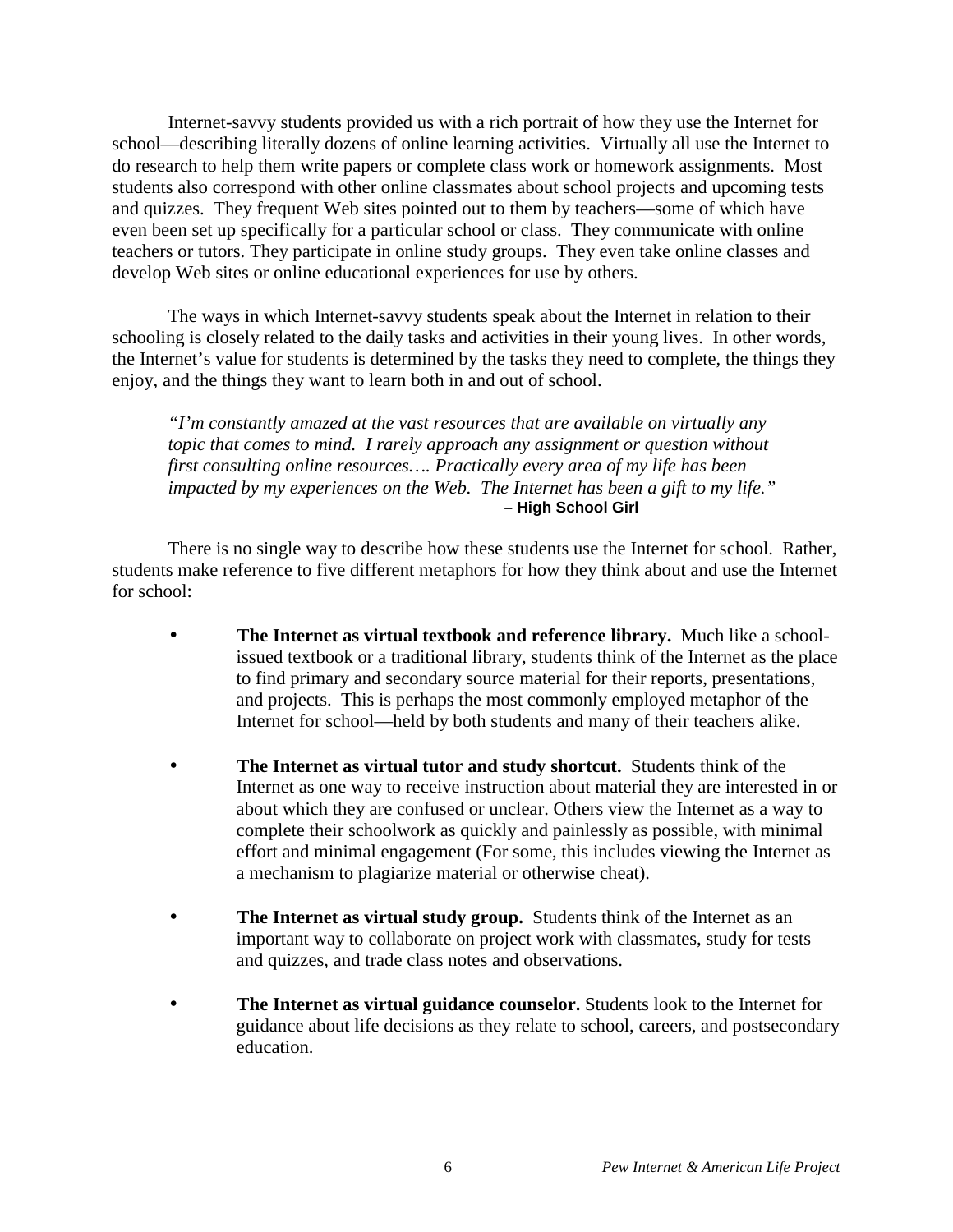<span id="page-13-0"></span>• **The Internet as virtual locker, backpack, and notebook.** Students think of the Internet as a place to store their important school-related materials and as a way to transport their books and papers from place to place. Online tools allow them to keep track of their class schedule, syllabi, assignments, notes, and papers.

 These metaphors of how students think about the Internet are not mutually exclusive. They operate in a parallel fashion in their minds. The most Internet-savvy students particularly those that are the most industrious at multitasking—are able to shift effortlessly and unconsciously among any or all of them during any one online session.

*"You can do so many things at once. Like, if I'm on the Internet, I'm researching, doing homework, downloading music, and talking to people, and like, looking at Web sites…I do like five things at once on the Internet…and that's good."* 

**– High School Girl** 

*"Without the Internet, my work for school would be done in a much different way and would take a whole lot longer to do."* 

**– Middle School Boy** 

It is this way—really, *these ways*—of thinking about the Internet for school that separates these Internet-savvy students from their teachers, school administrators, and parents—all those who seem to students to be struggling to figure out how to introduce the Internet into the educational ecosystem.

*"I think…[school] would be a lot better if parents and older people would get more information about the Internet, because, I mean…I don't blame them, because they didn't grow up with the Internet…I think that if there was a better understanding from parents and older people than I think education would skyrocket a lot."* 

– **High School Boy**

# **Metaphor 1: The Internet as Virtual Textbook and Reference Library**

*"The Internet is basically, like, your local library times a thousand. [The material is] instantly available wherever there's a computer."* 

#### **– High School Girl**

*"In a small town school…one does not get many chances to quench fervent desires for knowledge. Our science and history textbooks are at least a decade old, while most school projects require up-to-date, reliable information relevant to the new century. Science and the world have advanced significantly from ten years ago. Our textbooks are no longer the pillar, the heart of our education. On the contrary, they are a laughable supplement most of the time ignored. It is time*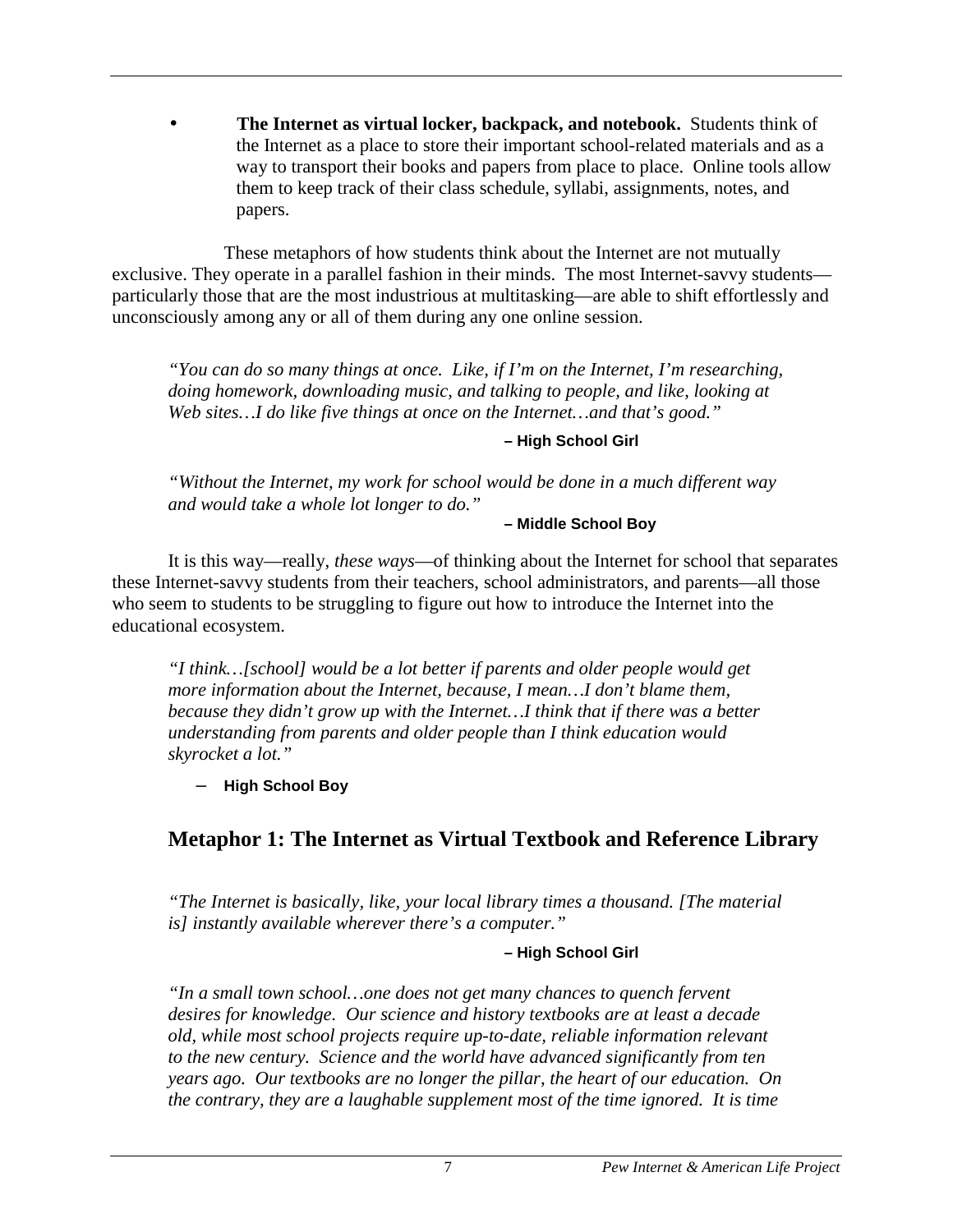*to accept the new brainchild of the printed word. The Internet has become the fastest way to find out about how exactly the Titanic sank (English project, 2002), what kind of jewelry the people of ancient Indus Valley wore (Social Studies project, 2000), or what exactly an anesthesiologist's day is like (Science project, 2001)."* 

#### **– Middle School Girl**

 Internet-savvy students told us that the online world offers many advantages over the alternatives—school-issued textbooks and their school and community libraries. They said the Internet is much easier and more convenient to access than their school and community libraries. It is as close as the nearest Internet connection—which is often in their homes—and does not require a ride in a car or bus to get to. It is open late into the evenings, over the weekends, and over holidays. It is very important to them that online material is up-to-date (though of sometime dubious quality), always available to everyone (as distinct from a library book that might be checked out by a classmate), and is available on a vast array of interesting topics.

*"I still use books, but combining them with the information found online is what makes them valuable in my eyes, because once textbooks are printed the information in them becomes increasingly more stagnant, whereas, with the always lively and ever-changing Internet, recent discoveries in any academic topic are made readily available."* 

#### **– High School Boy**

Students told us that school and community libraries have limited selections of multimedia, while online sites routinely offer downloadable graphic images, photographs, animations, video, and sound. School and community libraries require students to wait in line to check out books or other materials and pay to use a copier machine to duplicate important material for projects and reports. Material online, however, can be printed directly from the Internet onto a local printer. Reproducing material in reports and projects without the Internet requires students to re-type it or—literally—cut-and-paste it into a document with scissors and tape. Online material can be virtually cut-and-pasted directly into digital reports, presentations, and papers. And, students said, visiting the virtual library can be done while wearing pajamas, eating a snack, listening to music, chatting with friends (via instant messaging or email), and making sure your little brother or sister isn't getting into trouble while Mom or Dad is out running errands.

*"[The Internet] made looking for these poems a whole lot easier than having to go up to some strange librarian who was enjoying her Diet Coke and would do just about anything to get these people out of the library to go on her break. The Internet is like having a virtual librarian minus the bad attitude and breath."*  **– Middle School Girl**

 While many students rely on the Internet as a virtual textbook and reference library, it can also be a cause for frustration and anxiety. Perhaps the single greatest irritation facing students is their use of search engines that point them to online information that is not trustworthy or understandable to them. Students said that it is often hard to find information online that is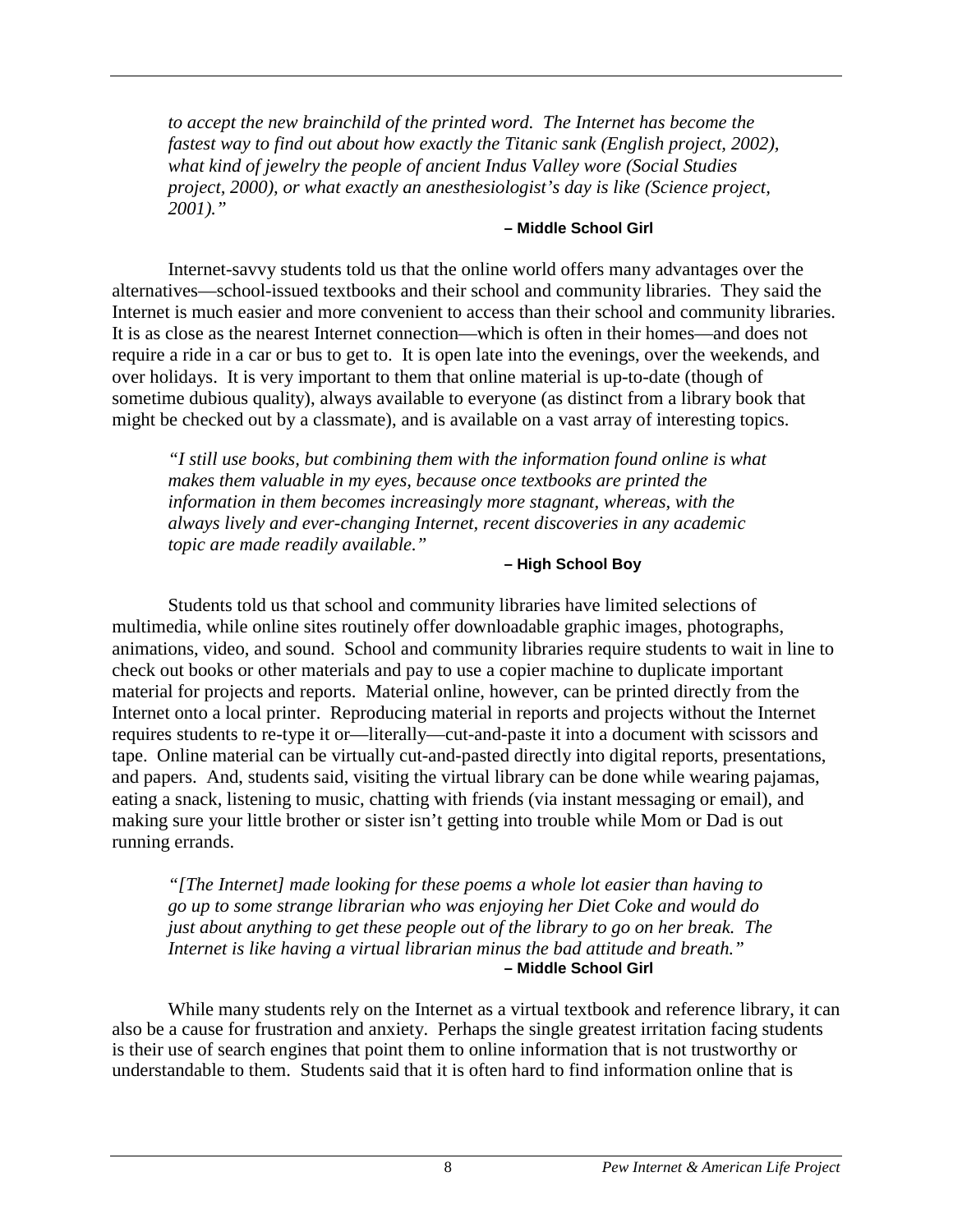<span id="page-15-0"></span>specifically related to the topic they are exploring and comprehensible at their age and grade level.

*"I once took notes and wrote an essay from a 'perfect' site for a biography I was supposed to write on a famous person. All the information turned out to be wrong, and I had to do it all over again. We need to be protected from those embarrassing situations!"* 

#### **– Middle School Girl**

When asked how they find material online, the students in our group said they turn first to commercial search engines on the Web, such as to: [www.google.com,](http://www.google.com/) [www.yahoo.com,](http://www.yahoo.com/) and [www.askJeeves.com \(](http://www.askjeeves.com/)or its companion site, [www.ask.com\)](http://www.ask.com/). With varying degrees of sophistication, they probe long lists of links that often contain many irrelevant sites. For some of the less Internet-savvy students, using these search engines quickly and efficiently can be a significant challenge.

Another frustration students encountered was that not all of the sources they would like to use are available online and some of those that students would like to use require a payment or subscription fee to be viewed, downloaded, or printed. Students also expressed concerns about frequent interruptions by online advertisements, many of which have distinctly adult overtones to them. The persistence of these distractions (especially their "push" aspects as evidenced in multiple pop-up windows and pop-up windows that resist closing) stymies students, discourages them from using the Internet, and ties up their Internet connections and computers.

Finally, a number of these students feel that the Internet lacked sites written in languages other than English. They said they would like greater language diversity online. They want such sites so that they can communicate in a language they are studying or in their primary or secondary language.

*"I think there should be a more diverse group of languages on the Internet so students who speak a different language can understand better."*  **– Middle School Girl**

# **Metaphor 2: The Internet as Virtual Tutor and Study Shortcut**

*"I really try hard to get good grades in school, but sometimes it's hard. Especially when it comes to homework. But I heard about a Web site. I think the address is: www.about.com. Anyway, it helps you with homework that normally gets you confused."* 

#### **– Middle School Girl**

Our online students told us they view the Internet as a way to find material on subjects they want to pursue in more depth. It is also a source for information about subjects they find difficult to comprehend in school. Many find the information and study aids on the Internet genuinely useful in completing their day-to-day assignments. Others also noted that using the Internet is a way to complete their schoolwork as quickly and painlessly as possible, with minimal effort and minimal engagement.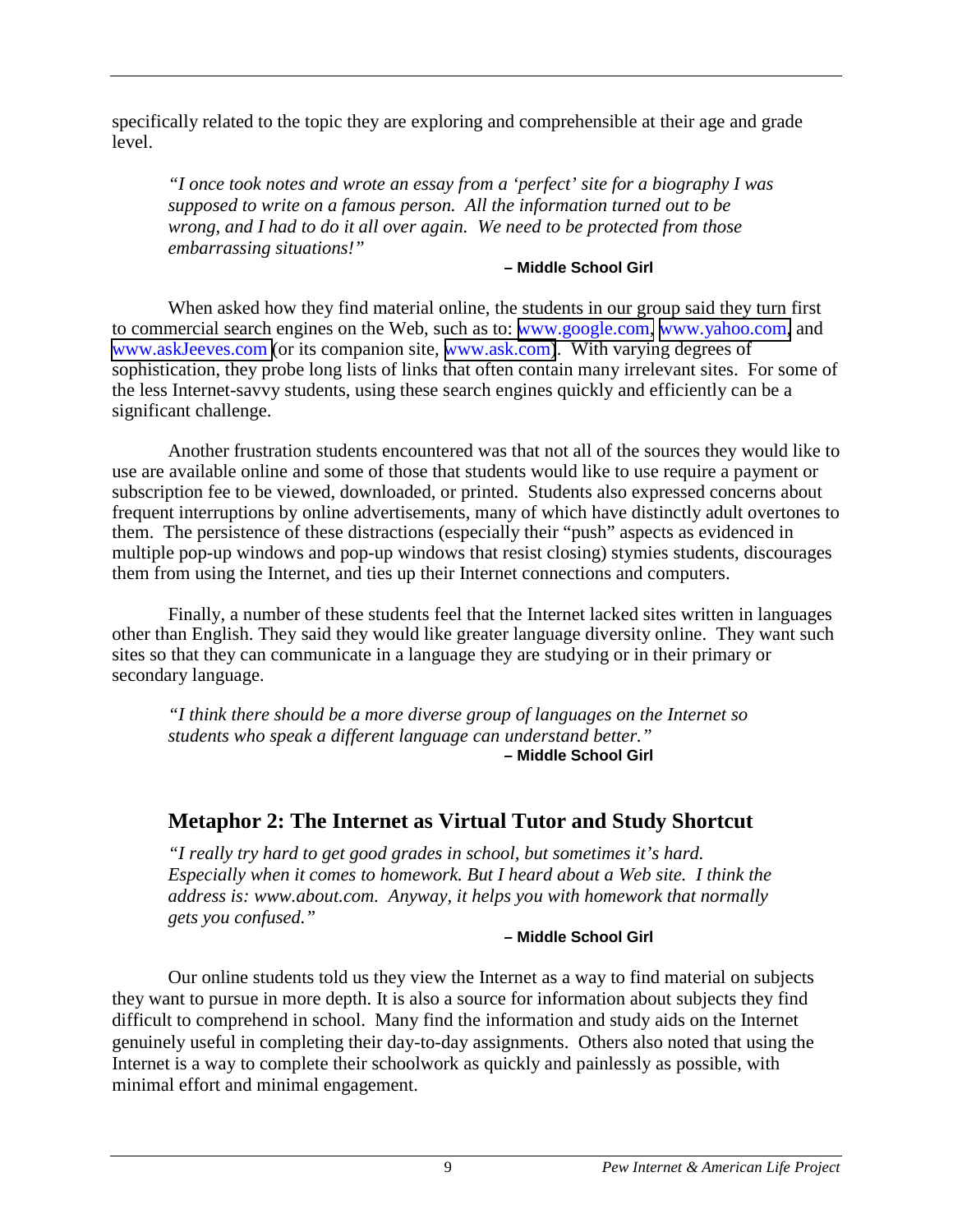While finding good tutorials online is sometimes a challenge for students, many reported that when they hit pay dirt, it often meant the difference between understanding a topic or not. For these students, the Internet provides ways of presenting material that differs from how it is presented in school, and this makes the material more understandable to them. In fact, students related that it was often the key to getting better grades in school.

*"One time, it was right before my final exams in French last year, and my French teacher was not very good at explaining stuff at all, and I spent the entire year completely confused on like these five different verb tenses that he'd never managed to get across to me in class. And all of a sudden, like, the night before the final exam, I suddenly stumbled across this Web site that explained everything so succinctly and clearly that it made so much sense, and, you know, I emailed it to all of my friends… that was definitely good. Like I think the Internet is really good for these foreign languages."* 

#### **– High School Girl**

*"I remember last year I took the IB [International Baccalaureate] program, and I was preparing for the IB psychology, but honestly our teacher is not qualified to be teaching the course. She admitted to us that the only reason she became a teacher was because it was too hard to become a psychologist...and so I hadn't really learned anything that year… I was searching on the Internet, and I stumbled across a site full of notes for the IB psychology test, and I used that to prep. Of course, I sent that to my friends too."* 

#### **– High School Boy**

Some students also participate in online chats and discussions with teachers (both their own and other teachers) to get assistance with their schoolwork. Particularly helpful for some students are tutoring Web sites that allowed them to submit questions and communicate, online, with a teacher about their specific work (for instance, [www.mathnerds.com\)](http://www.mathnerds.com/).

Still, students' reliance on such sites at times has a downside. Virtually all those in our focus groups reported that they or other students they know sometimes use these online study and tutoring sites as shortcuts to completing schoolwork or for completing assignments.

*"I also use the Internet to actually find answers for stuff. I know it's a little unethical but there are tons of sites with answers to specific books I have. For example <http://www.ihatevocab.com/> has all the answers to a specific workbook that I have. Also, sometimes I'll find essays on the Internet that match essay topics from school. I don't totally plagiarize them, but usually I will change the words and just take the overall ideas in them. I also use it to compare answers through emails with my friends and to find out what is due and when it's due."*  **– High School Boy**

*"I am still searching for a site where you can find your textbooks and answer your questions from the homework. I'm still trying to find the site for that. I mean I've come close but some of them do not provide all the answers."* 

#### **– High School Boy**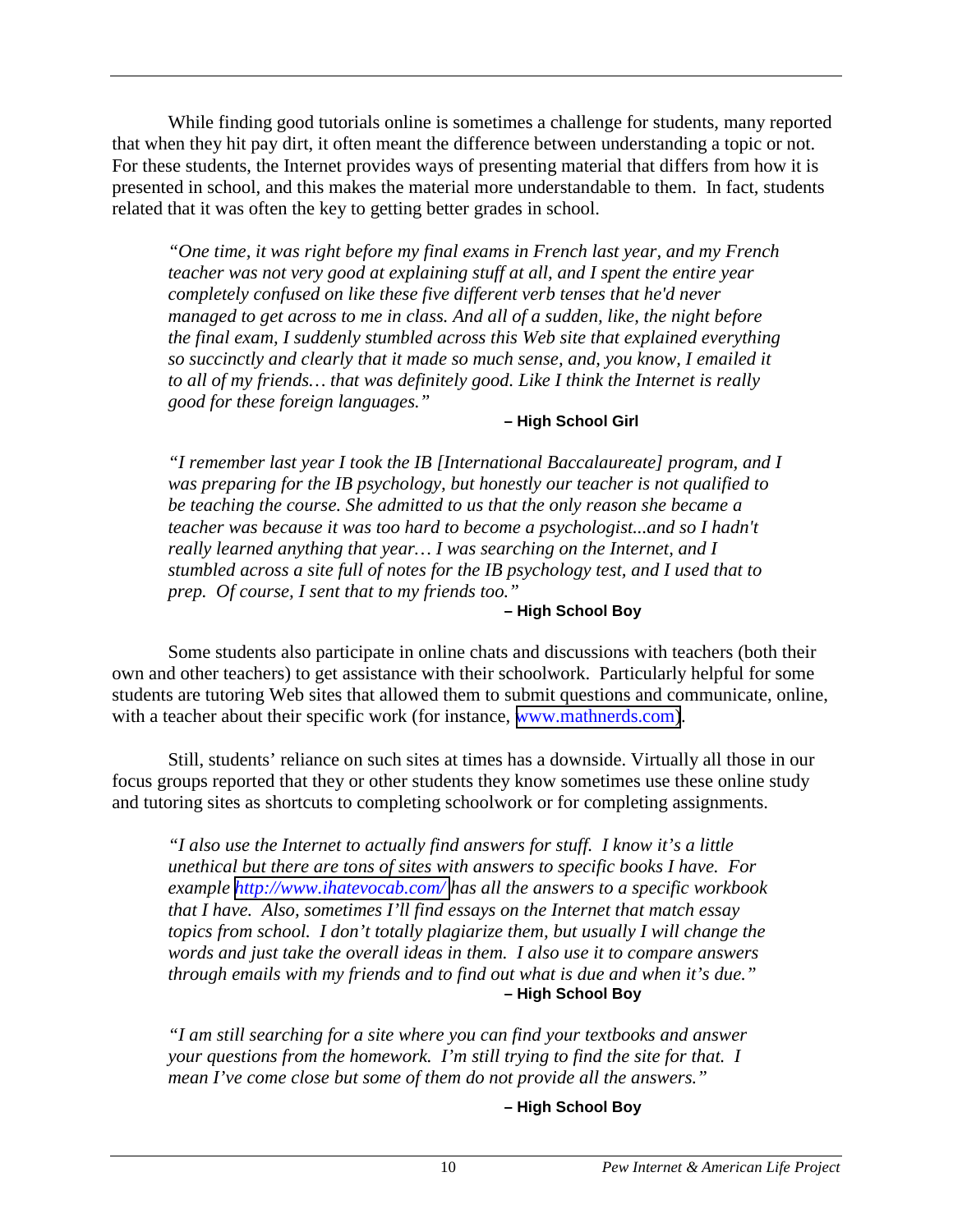<span id="page-17-0"></span>Indeed, as a virtual tutor, the "Internet" cannot and does not judge when it is providing appropriate extra help to a struggling student and when it is being used as an improper shortcut to answers. Sometimes, the same online material can be used both ways. To take but two examples, Web sites such as [www.sparknotes.com](http://www.sparknotes.com/) and [www.pinkmonkey.com](http://www.pinkmonkey.com/) offer free online summaries and analyses of books often assigned in school. Students report that these study aides are high quality and can be very helpful in disentangling complicated texts. Many indicate that reading book notes available to them on these sites was vital to their understanding of what they were reading and to participating in class. Others indicated—sometimes sheepishly and sometimes not—that it allows them to get away without reading the book. In fact, most of our Internet-savvy students admit to knowing students who plagiarize Internet resources or use other online tools to cheat outright.

Given a choice, students said they would like more opportunities to communicate with their teachers outside of class via email and instant messaging for extra help. In lieu of that opportunity, they turn to other resources external to their school on the Web.

*"If we're on the same team, you can get a lot further with stuff. I've two teachers in the school who are online all the time, and they're available. I might be online with them…the fact that they're available for any small questions that I might have, that just helps open up an additional resource."* 

**– High School Boy** 

# **Metaphor 3: The Internet as Virtual Study Group**

*"So it's not just the paradigm where the Internet is the library. It's not the library, it's a chat room…You can talk to people from somewhere else, compare notes, or whatever."* 

#### **– High School Boy**

Internet-savvy students also told us they use the Internet as a way to collaborate on schoolwork with their classmates. Employing email and instant messaging technologies, students say they create, join, leave, rejoin what might be called "virtual study groups" at will. Sometimes these study groups are synchronous – that is, students collaborate in real-time together. At other times, the collaborations are asynchronous: They occur with some time delay between communications to account for, say, dinner with parents or the time spent watching a television show.

*"Not only do I do research online, but I also use it for chatting with people for school. If I forget my assignment or need assistance on a concept I can not grasp, the Internet is an easy way for me to get in touch with a peer who might be an aid to me."* 

**– High School Girl**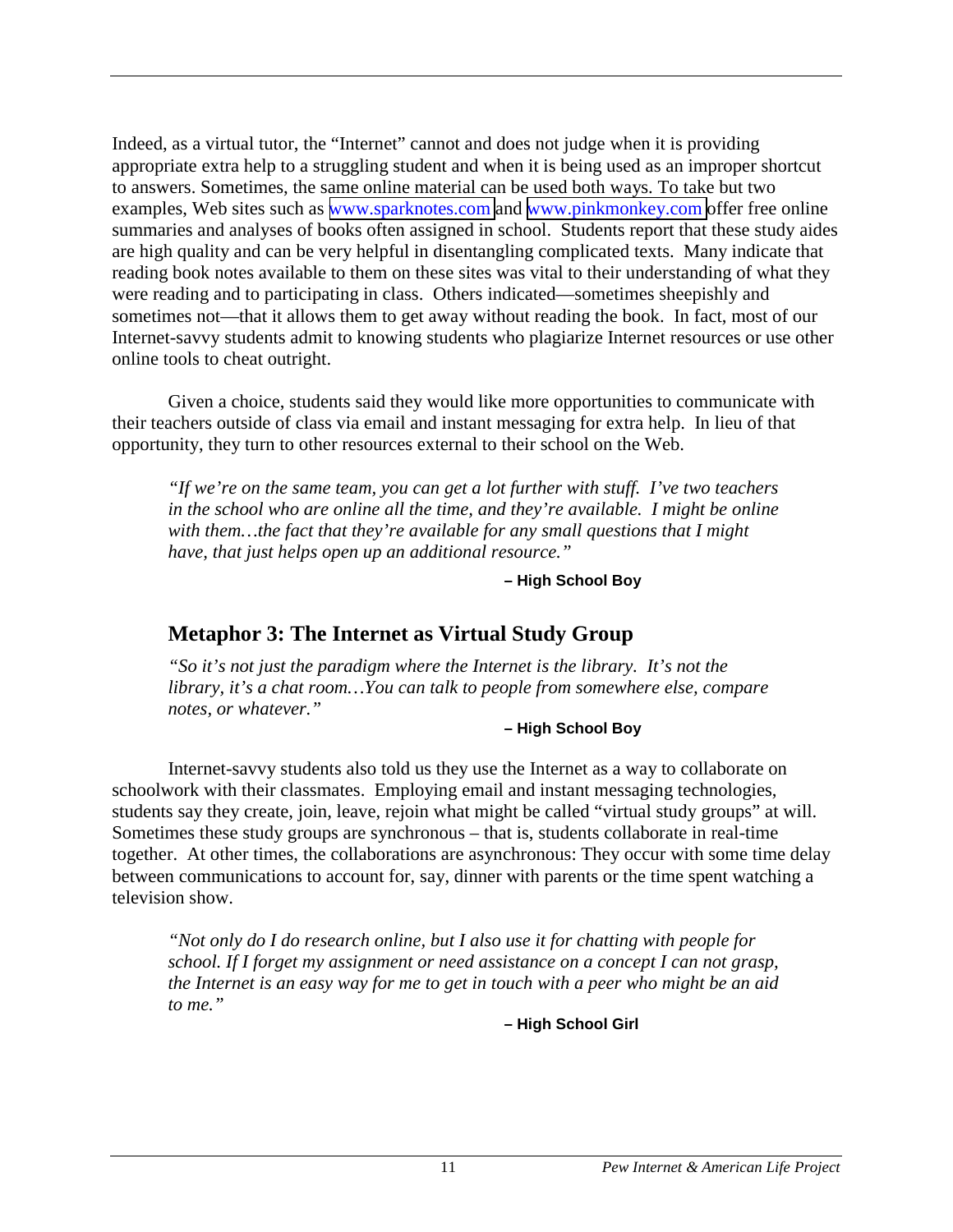<span id="page-18-0"></span>*"In my school, the teachers don't really help you that much so they give you the assignment and tell you to do your best. But, a lot of people know a lot about search engines and you can learn a lot from them, from working in groups."* 

#### **– Middle School Girl**

*"Yeah, if I am doing a project in school, I can go on the Internet and ask a good friend or something."* 

#### **– Middle School Boy**

Another reason students exploit virtual study groups is the ease with which they can share the information. Students say that it is common for them to use study groups to trade references to Web site links and sharing papers and presentations on which they are working–especially since one student can find a good resource and instantly share it with each of his or her friends. Many students report they like online study groups better than face-to-face ones because face-toface study groups can be difficult to arrange and difficult to drop in and out of. An interruption or diversion does not necessarily disrupt a virtual study group. Virtual study groups allow students more control over their time and a way to more easily share materials as they simultaneously undertake both online and offline tasks.

# **Metaphor 4: The Internet as Virtual Guidance Counselor**

Students also look to the Internet as an important source for advice on career and postsecondary options. Students say this virtual guidance counselor helps them select which college to attend, prepare for college admissions examinations, and complete college applications. Indeed, a Pew Internet & American Life survey in January showed that 11 million Americans who chose a school or college for themselves or a child in the past two years say their use of the Internet played a crucial or important role in that decision.<sup>11</sup>

*"I have used the Internet also to find out stuff about colleges. There are lots of Web sites out there that give reviews on colleges and just different data."* 

#### **– High School Boy**

*"Now I'm even looking for a college to go to in three years. I [don't] like to… have to worry about it at the last minute."* 

#### **– High School Girl**

*"I can find out what I can expect in the next grades up, or, if I think a little further, what college I might attend. If someone recommends a university online and I'm interested, I can just pull up another window and search for that on the Web and find out more."* 

#### **– Middle School Girl**

Some students view job search sites, such as [www.monster.com](http://www.monster.com/) or [www.hotjobs.com,](http://www.hotjobs.com/) as a way to learn more about what is required of workers in various industries and what sort of salaries they might expect. This information, they noted, is typically not readily available from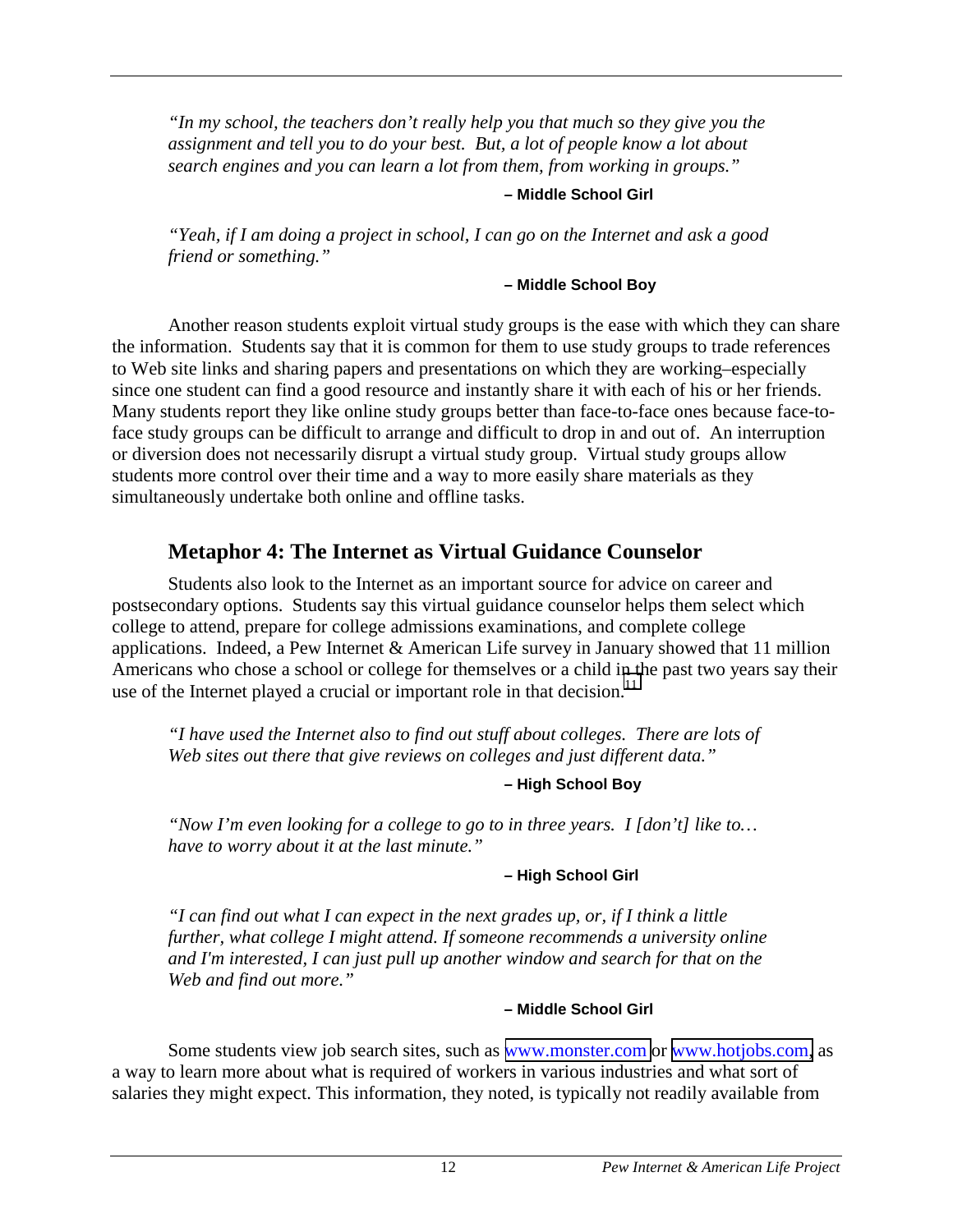<span id="page-19-0"></span>school guidance counselors or parents, so the Internet fills a very important informational role for them. Others seek out specialized sites with pertinent career information.

*"We got on the Internet and did research on the job we wanted when we were older. I want to be a veterinarian. I learned how much they make, and what qualifications are needed to be a vet."* 

#### **– Middle School Girl**

*"The site that I am on the most is [http://projectgreenlight.liveplanet.com/.](http://projectgreenlight.liveplanet.com/) Considering that I would like to be a movie screenwriter, this site is perfect. It has contests, message boards, scripts, and lots more."* 

#### **– High School Boy**

Importantly, many students told us they rely heavily on the Internet because they do not have much in the way of tutoring and counseling resources offline or do not feel comfortable in using them. In addition, they said the Internet provides a number of other advantages for them: As a resource, it is always available. It has "patient" character. It allows them to be anonymous, if they choose. It is non-judgmental. And, perhaps most important, it allows them to do many things at the same time.

*"There are lots of people that don't realize what they have to do to graduate so when they are seniors they say 'Oh my gosh, I have to make up these classes.' So, I think it would be a good idea if you could check and have that access, because you could go to your counselor, but most don't."* 

#### **– High School Girl**

# **Metaphor 5: The Internet as Virtual Locker, Backpack, and Notebook**

 A major part of school consists of managing information, materials, and paperwork. Students report they used the Internet to not only gather important materials and documents, but also to transport them back and forth to school, to work, to their friends' homes, and to all of the other places they frequent.

*"The great thing about the Internet from my point of view is that it saves me having to carry two hundred pounds worth of books, my binders, my work, my whatever paper I'm working on....I have all my stuff. I have a hotmail account. I email myself every paper I'm working on and I know I've got the computer here, I've got the computer at my internship and I've got it at home. So, wherever I am, if I have a couple of free minutes, I pull it out, get whatever paper I'm working on, go with it, and when I'm done I email it back to myself…I've got a couple of different versions that I can work on anywhere and wherever I am, and be able to finish anything that I'm working on piecemeal. Serious!"* 

## **– High School Boy**

*"We need to send our schoolwork to ourselves. If you can't do that, then how can you get it to yourself?"* 

**– High School Girl**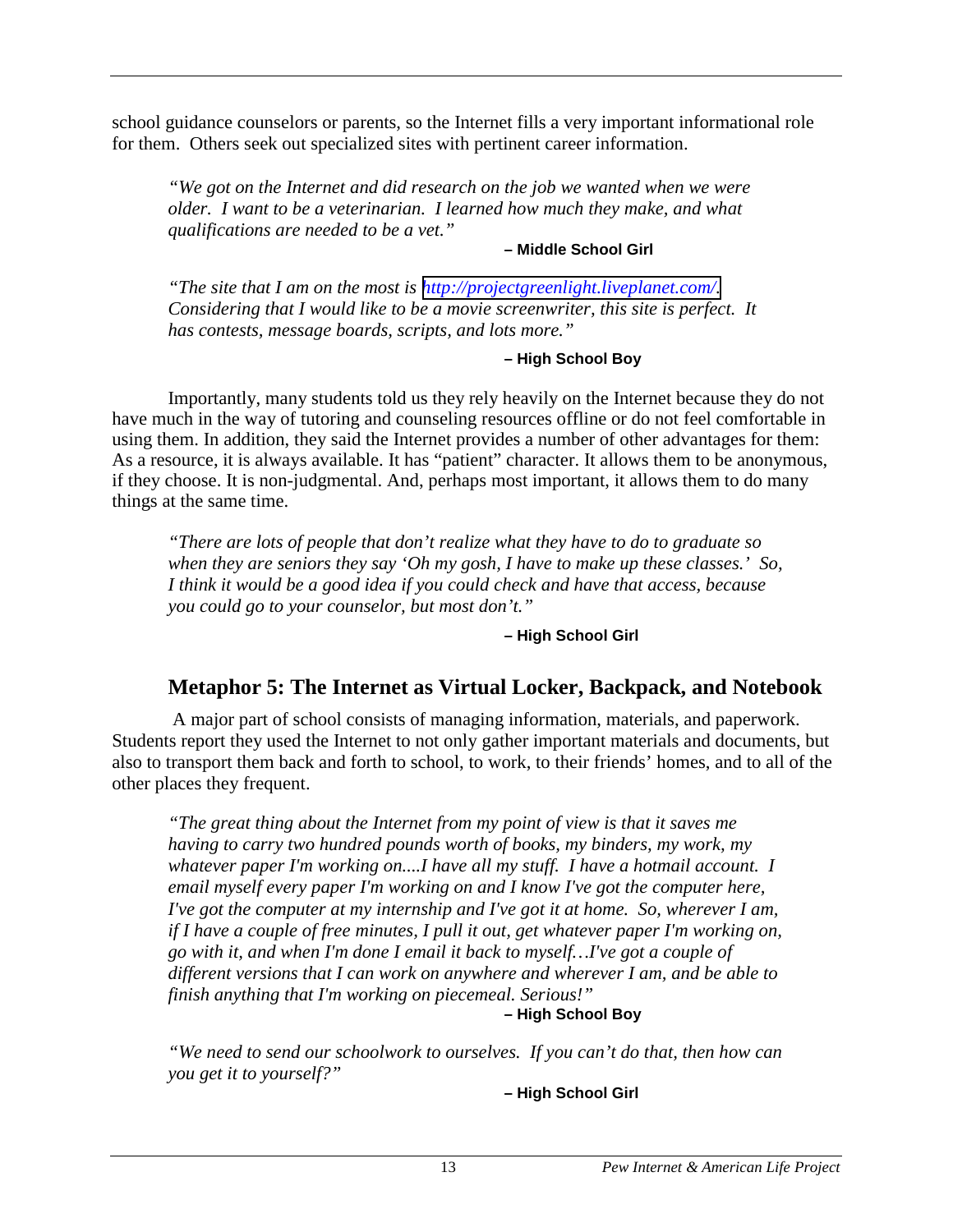<span id="page-20-0"></span>*"Disks are annoying…they always crack in your bag and stuff."*  **– High School Boy** 

Many students told us they maintain records of emails and links to important Web sites, including sites for their school assignments, course syllabi, required readings, grades, attendance records, school schedules, and school course catalogs.

*"The Internet [was] also…very useful to inform me about an upcoming event happening at school. Doing this saved the school a lot of money on postage or phone bills. If schools would have a Web site, they could inform people about snow days, activities, lunch menus, and so on."* 

#### **– Middle School Boy**

Some students reported having school-allotted network space in which they could store their files. Most students do not have this level of access via their schools, however, and would like it. Indeed, when they could depend on access, students told us that using the Internet as virtual locker, backpack, and notebook saves them time and makes their lives more convenient.

# **Digital Disconnect: How Students Use the Internet During School**

Conventional wisdom suggests that schools should be the focal point for educational Internet use. After all, Internet access in schools and classrooms has dramatically increased in recent years due in large part to high-profile public policy initiatives at the federal, state, and local levels. Policy makers and administrators have focused resources on improving the professional development of teachers to integrate technology into their classrooms and whole new categories of school personnel—state, district, and school instructional technology coordinators—have emerged to assist with technology planning and implementation.

Yet, the vast majority of students from whom we collected data say their use of the Internet at school is altogether another matter. While students do indeed rely on the Internet to complete their schoolwork and manage their day-to-day educational activities, they say their Internet use occurs mostly outside of the school day, outside of the school building, outside of the direction of their teachers.

*"At our school, we don't use the Internet. We have it available but it's mostly for the high school students. The older kids, they have the Internet class…. If you want to use the Internet for a project, it has to be on your own time…at home, or whatever."* 

#### **– Middle School Boy**

The primary reasons for this digital disconnect between how students use the Internet for school and how schools have them use the Internet are tied to the ways that schools and teachers are oriented towards the Internet, their inability in many instances to integrate online tools into schooling, and the real and perceived barriers students face as they seek Internet access.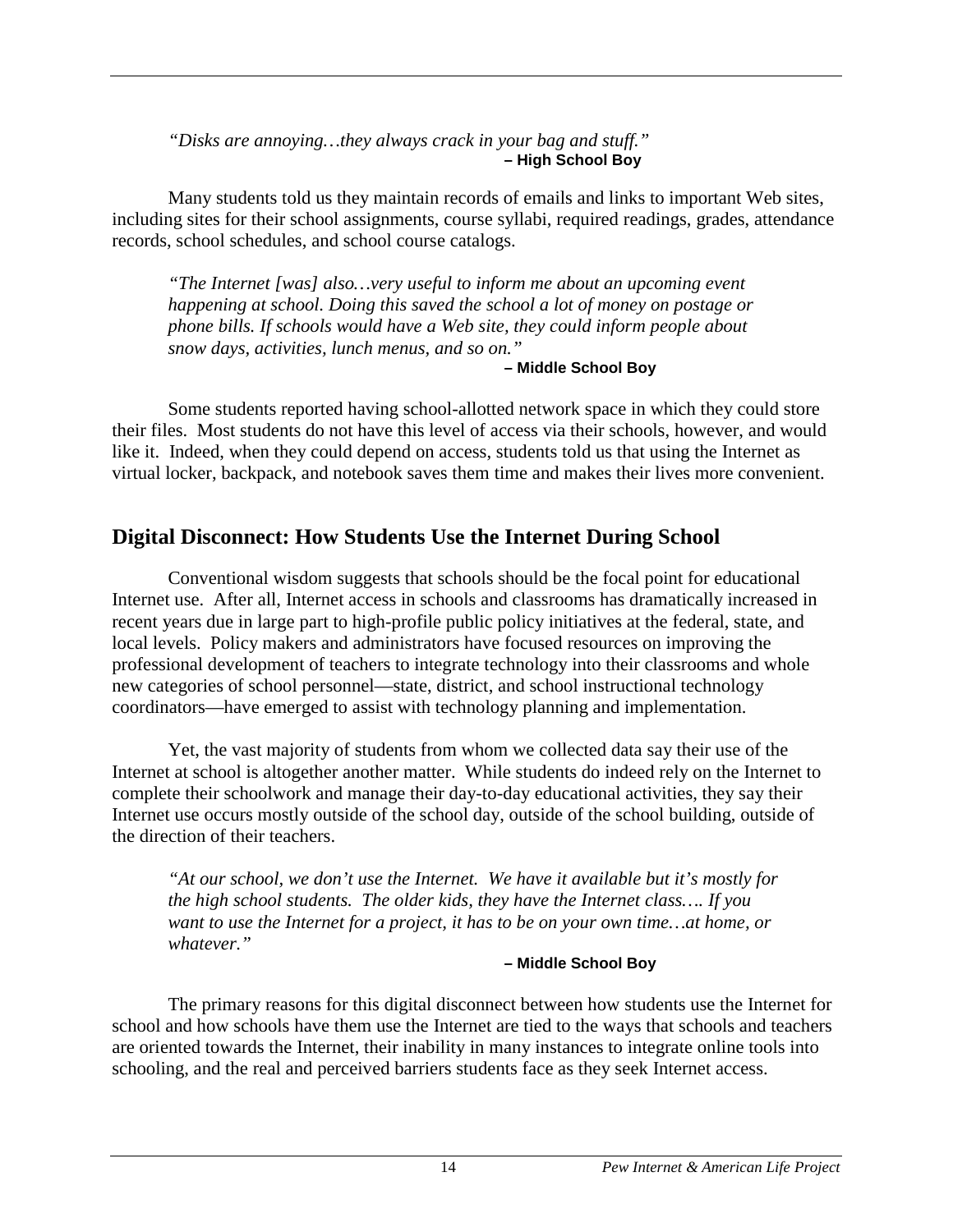# **School Administrators Set the Tone for Student Internet Use**

<span id="page-21-0"></span> Internet-savvy students make clear that school leaders—more so than individual teachers—set the tone for Internet use in their classes. The differences across schools from which our students were drawn are striking. Schools have different levels of access to the Internet, different requirements for student technology literacy skills (i.e., some schools required students to take a course that taught them basic computer and Internet skills, others had no such requirement), and different restrictions on student Internet access.

*"The quality of the computers at my school is very poor, which is an enormous factor in the limited time that I have for Internet usage…. I would hope that my school is thinking about upgrading or even replacing the overused computers in my school, especially in my computer lab. The teachers are always asking the network administrator to come and fix the broken ones, but it seems as though he is way too busy to worry about those kind of things."* 

#### **– High School Boy**

Some of the more Internet-savvy schools offer a range of classes that require the use of the Internet—on such topics as Web site design or e-commerce—or allow students to take wholly online courses. Other schools maintain school Web sites that contain up-to-date information about the school, its schedule and events. Some schools encourage teachers to provide their email addresses to students and their parents. And, some Internet-savvy schools even provide students with remote access over the Internet to password-protected personalized network folders and files—online access to virtual school lockers, if you will. In contrast, some of the less Internet-savvy schools our students described offer fewer opportunities for students and teachers to go online during the school day, are more likely to have teachers with weak technology skills, and are generally less inventive in their Internet use.

# **Teachers Direct Students to Use the Internet…or Not**

While in school, it is teachers who manage the use of the Internet by students. They choose whether to make assignments that require the use of the Internet by their students, allow the use of the Internet (often as a supplement to other sources and tools), or even forbid its use.

*"We use the Internet at school just because the teachers tell us to. Mostly, I use the Internet for school in history, because our teacher gives us worksheets."*  **– Middle School Girl** 

*"Well, I never had a teacher that assigned an assignment that was based completely on the Internet."* 

**– High School Girl** 

*"I'm taking a course called video production, and our teacher is telling us not to work out of books. She actually requires us to do our stuff on the Internet. There's this one Web site that we usually go to."* 

**– High School Boy**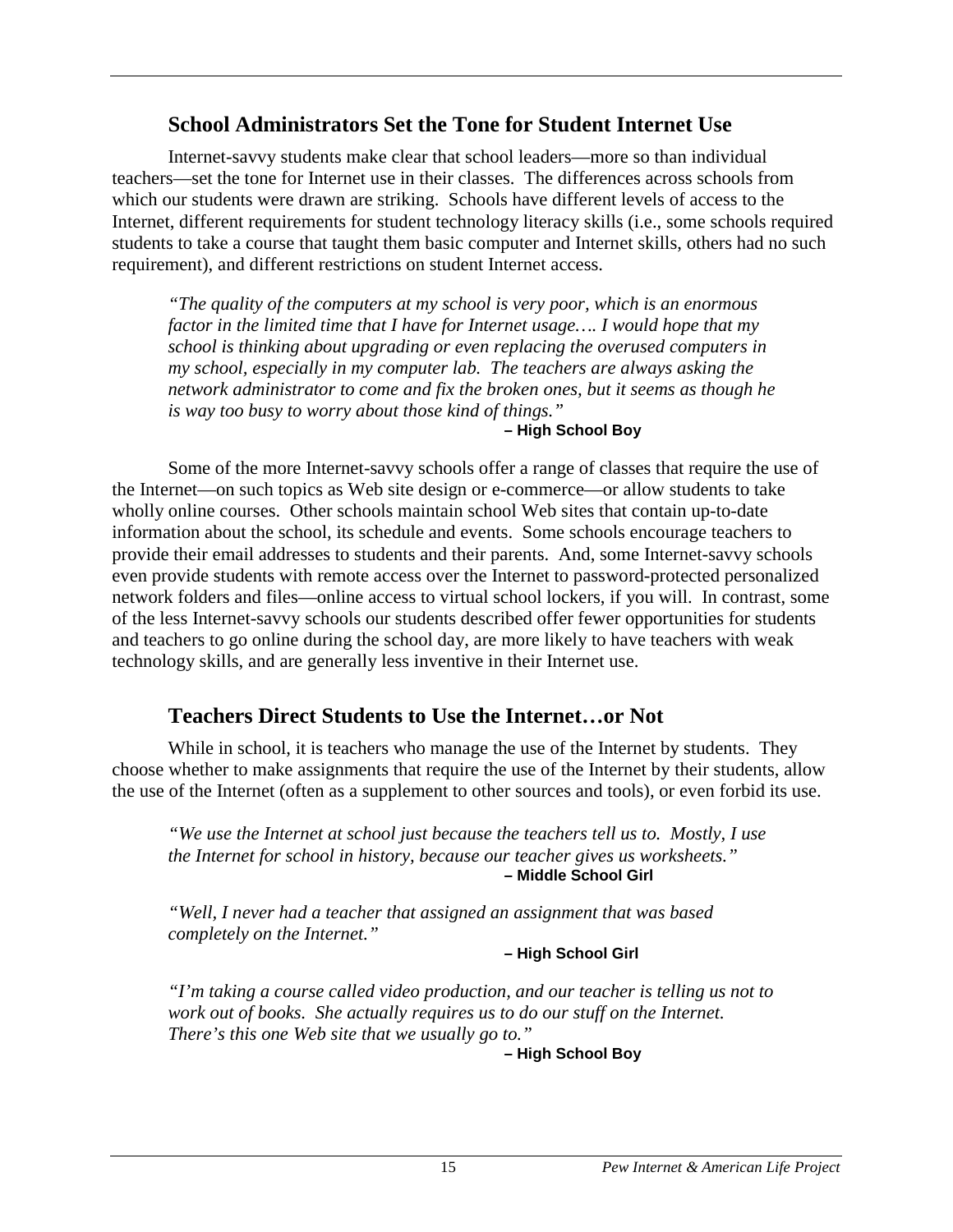<span id="page-22-0"></span>*"Sometimes our teacher gives us a whole entire page of work we need to do on the computer, and we'll work in partners and will spend the whole entire day just learning about the things our teacher tells us to learn, and then we write it all down on this paper and turn it in at the end of class."* 

#### **– Middle School Boy**

*"I never really got an assignment that specifically said you have to use the Internet."* 

#### **– High School Boy**

The decision to make an assignment involving use of the Internet is influenced by many factors: the ease of in-school access to the Internet, the school's orientation toward the use of the Internet, a teacher's Internet skills and knowledge, and a teacher's sense of whether students have home access to the Internet or not.

Students also told us that the types of assignments that teachers make and how often they make them is a function of the subject matter they teach. The students told us that teachers of social studies/history, science, and English classes are the most likely to assign them work that requires the use of the Internet. Math teachers were reported to be the least likely to use the Internet in their classrooms.

# **Some Internet-Based Assignments Are Engaging, Many Are Not**

*"Our teachers usually... don't really know what to do with it."*  **– High School Boy** 

The way that students use the Internet for school is largely driven by the kinds of activities and assignments that teachers create. Thus, we asked students to tell us about the kinds of Internetbased activities and assignments they receive from their teachers. We asked students to cite examples of "good" Internet-based assignments given to them by their teachers that engaged and excited them about the topic they were learning. We also asked students to tell us about "bad" Internet-based assignments that seemed either unconnected to what they were learning, or misused the Internet, or were a "waste of time" or boring. While students in all of our focus groups were able to relate examples of both exciting and poor instructional uses of the Internet, they said that the not-so-engaging uses were the more typical of their teachers' assignments.

*"A...[biology] teacher made us go online and take surveys and it was the stupidest thing I've ever seen in my life. We did surveys on the parts of a frog that we knew. It was really pointless and dumb."* 

#### **– High School Girl**

*"We'd all have to go into the library and use the Internet. Like, it would be so much simpler to use an encyclopedia or book. I mean that sometimes teachers just want you to use the Internet because its the Internet - let's integrate it into schools...Sometimes teachers just don't know...when it's easier to read a book and when it's easier to use the Internet."*

**– High School Girl**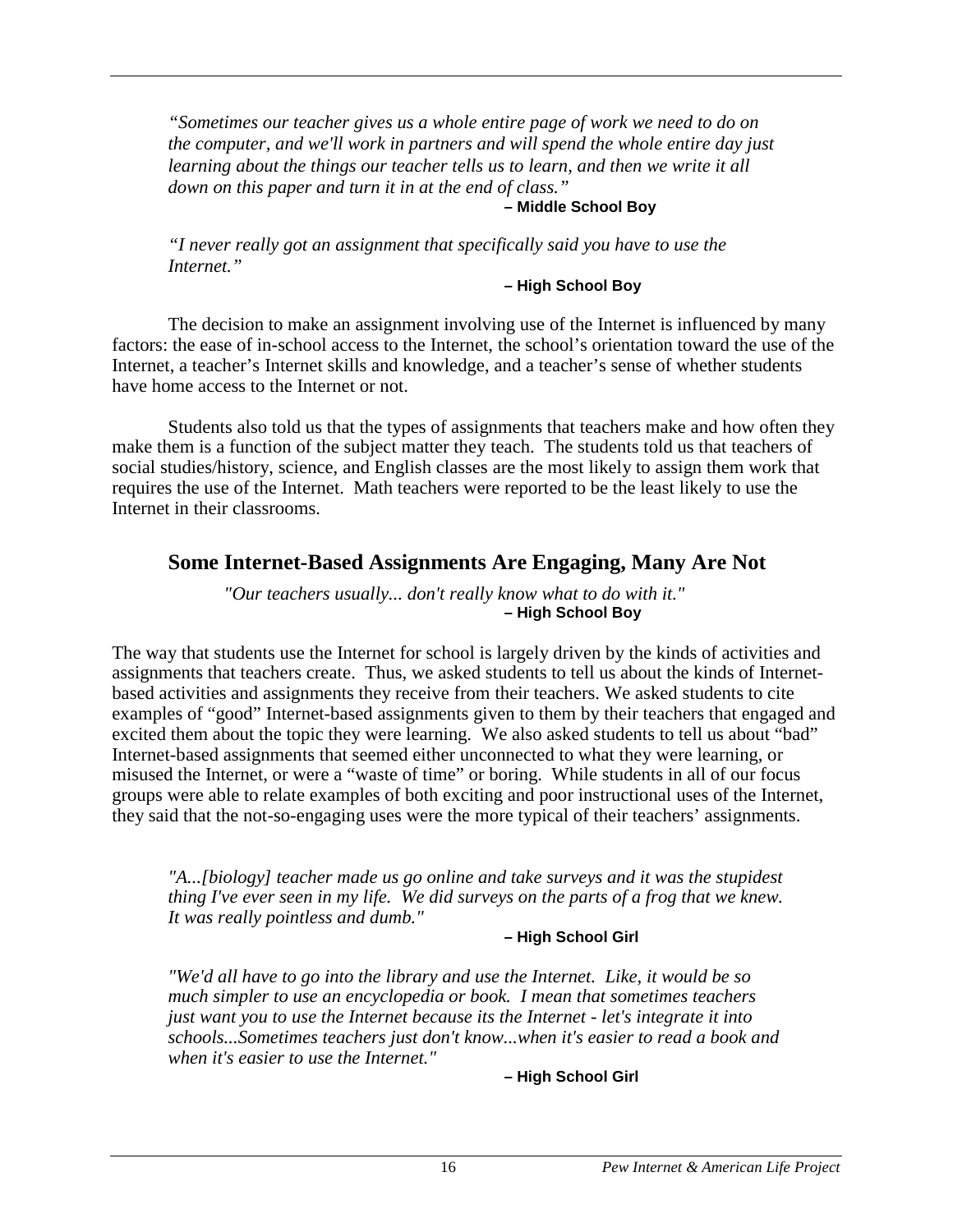*"Doing labs online - that's stupid. I think practical is much better. Interactive dissecting. It's stupid."* 

#### **– High School Boy**

*"My teacher had us do a review of a Web site that didn't have very much content to review. It was a pretty good Web site, but there just wasn't much to review about it, so...that wasn't very much fun."* 

#### **– High School Boy**

*"In English class last year we were supposed to be working on a Web page, but we got bored and downloaded music."*

#### **– High School Girl**

*"I also wholly agree about teachers generally encouraging people, at least at my school, not to use the Internet. I remember, at least one teacher gave me an example, about some student who once turned in a paper with a citation from a Web site that claims the government created AIDS to control the population, and she said this was just some crazy guy, and it really didn't work out."* 

#### **– High School Boy**

*"I also use this online [career-matching program]. Its pretty worthless and a waste of money. It helps you decide what you should do after high school. It told me I should be a bowling machine repairman. I swear it said that. It is ridiculous."* 

#### **– High School Boy**

Despite the apparent prevalence of poor or rote uses of the Internet, students did speak at length about activities and assignments their teachers had developed that sparked their interest for learning, that exposed them to information and images of actual people and places, and otherwise helped students connect their day-to-day lives to their schoolwork.

*"I had a little group for my history class where, we, everybody in the class had to do a project, and my group was doing a painting of the west pediment of the Parthenon, and we had to use the Internet to find out what the sculpture actually looked like so we could paint it, because we had no idea what the sculpture looked like, and couldn't paint it, which…and this would have been extremely hard to get without the Internet, we had to find the names of all the people in the sculpture and who they were, and we succeeded."* 

#### **– High School Boy**

*"Some really interesting ways that we use the Internet in school is for fun stuff like scavenger hunts, which have been done on the Olympics, poets, and famous figures like Abraham Lincoln. We have also made Web pages in Business class, which were centered around…what our interests are and what we are like in character."* 

**– Middle School Boy**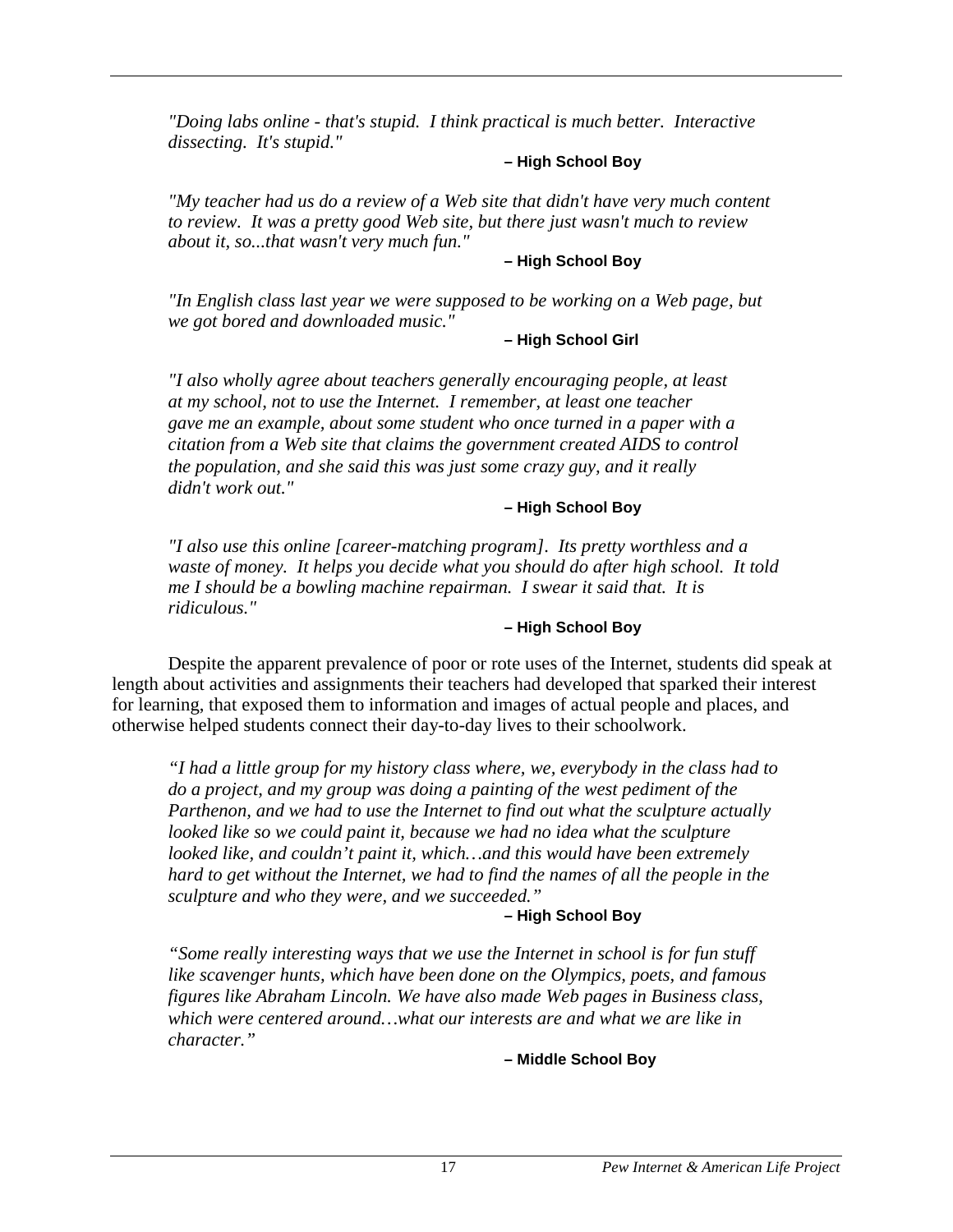<span id="page-24-0"></span>*"Teachers ask us to use the Internet on projects, essays, vocabulary words, or they may just have some odds and ends for us to do. In the subjects like Science, Religion, Social Studies, Computer, Language Arts, Family and Consumer Education we have used the Internet. Teachers give us worksheets and then we have to go to the Web sites and find the answers. Some are very easy and some are very hard…. Also some of the assignments we get I love because we get to research some people we like or Black Americans like Jesse Owens."*  **– Middle School Girl** 

*"For chemistry, we actually go to these sites. Some of them are actually helpful. There are interactive movies that explained things. It was really a good way to study."* 

#### **– High School Boy**

*"In Science, we had to do this project on volcanoes. [Our teacher] said maybe you should go on the Internet to find out and see if there's more things you can learn about volcanoes...When I went on the Internet and it had more things like why the volcano will explode and the types of gases inside of it...or if there are any close to cities around the world - that kind of stuff. So, it made it easier to understand it and I got a good grade on my assignment."* 

#### **– Middle School Boy**

*"What we are supposed to do is try and piece out a history of our family tree. Our teacher wanted us to see if we could find out from information on the Internet. She gave us some sites and others she wanted us to find out on our own. I found the Internet really helpful for that."*  **– Middle School Girl** 

# **In our conversations with students about the quality and nature of their Internet-based assignments, they repeatedly told us that they wanted to be assigned more—and more engaging—Internet activities that were relevant to their lives. Indeed, many asserted that this would significantly improve their attitude toward school and learning.**

# **Real and Perceived Barriers to Student Internet Use at and for School**

The Internet is used differently by students depending on whether the use occurs inside or school or outside it. One reason for this disparity, of course, is time use. Within a typical sixhour school day, students routinely move from place to place and from teacher to teacher, from math class to lunch to gym to English class, etc. There is simply not much time within the school day for students to be sitting at Internet-connected computers. Skipping lunch to be able to access the Internet for 10 or 15 minutes during the school day was seen as an acceptable tradeoff for some students who felt like they needed that little extra in-school access. That situation contrasts sharply with the online experiences of Internet-savvy students once they leave school. Some of the heaviest Internet-using students are online several hours a day—from when they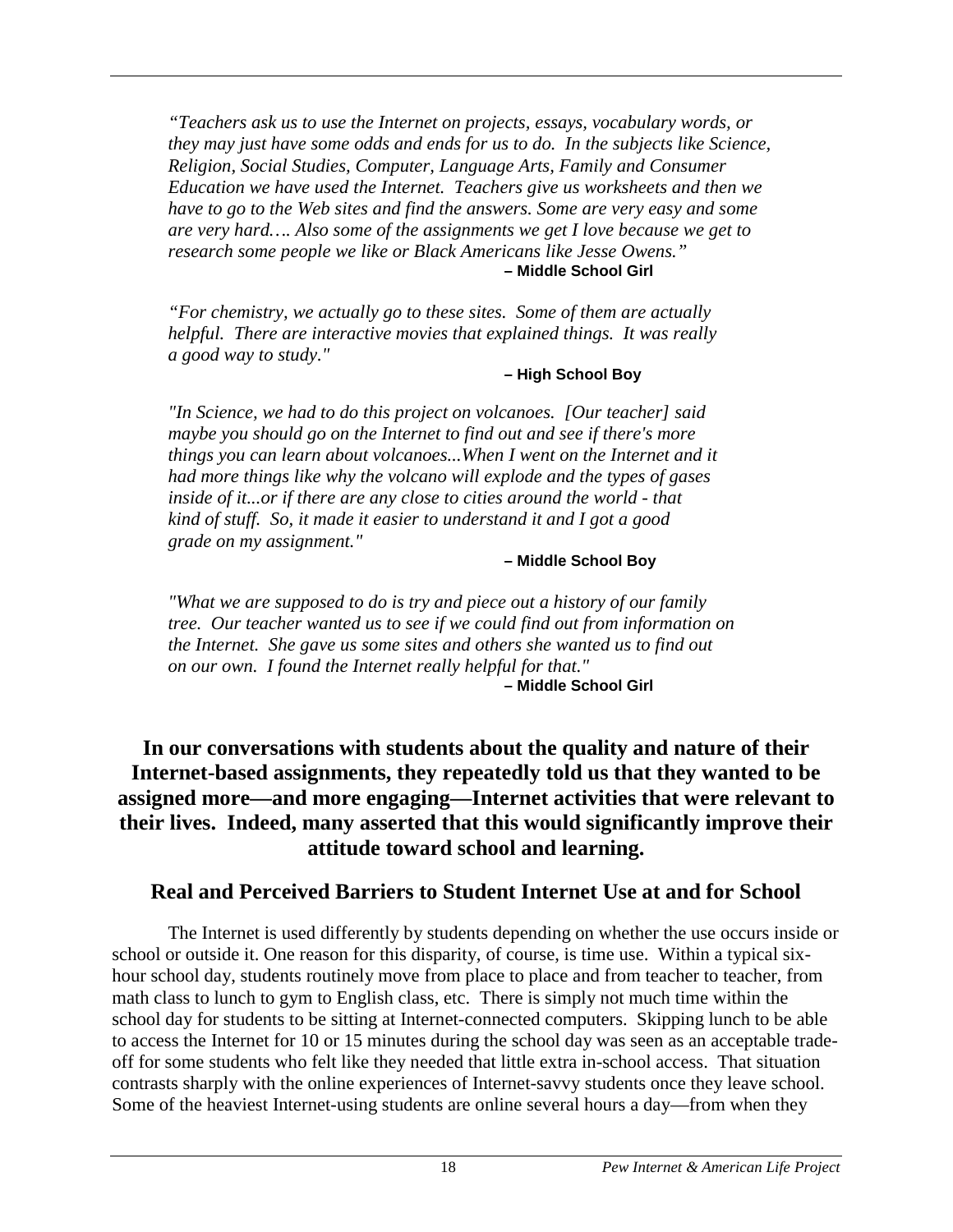come home from school until dinner and sometimes after dinner as well. Students are simply much more in control of their time out of school than inside it.

In addition to time, the most substantial barrier to using the Internet at school is a lack of easy access to it. In many cases, this limited access has to do with a lack of enough Internetconnected computers—that are also in working condition—in schools and classrooms.

*"When I go to school, it takes a long time to get online, and by that time, the project you're trying to do is already half over...it's no use anyway."*  **– Middle School Girl**

However, even in schools with considerable numbers of Internet-connected computers, students described the lack of access as more of a function of restrictions placed on their use. Within a school, access to the Internet is largely controlled by teachers—teachers whom students describe as being motivated primarily by fear of what might happen if students use the Internet inappropriately. Of course, this is perhaps justified by the fact that students reported that some of them do use the Internet inappropriately at times to view adult-oriented sites, to shop while in school, to pirate and download music, etc.

*"With all these benefits to the Internet, there are downfalls as well. Along with all the useful information, there are Web sites that have to be restricted and monitored. This can be a hassle for parents and administrators. However, just like everything else, people have to be responsible, and in doing this, a lot of good can come."* 

#### **– High School Girl**

*"At our school, we're not allowed to use the Internet any more because some students were getting into bad stuff and then they take it out on us…. We have to go to the administrator – we have to ask her and she has to give us permission. Then we're allowed to go on it."* 

#### **– Middle School Girl**

*"There are lab people who have a monitor and can send a message to say, 'You shouldn't be doing this.' I was looking up cattle one day, and the message said, 'you can't be here and you have to get off of it.'"* 

#### **– High School Girl**

*"There is a way for them to get into your computer. You can be doing things and they can just take over your computer. One day I was emailing a friend some work when she was sick at home. The monitor told me I shouldn't be doing that. The principal came down and when they read it they said, 'O.K.'"*  **– High School Girl**

While many students recognize the need and a desire to shelter teenagers from inappropriate material and adult-oriented commercial ads, they complain that blocking and filtering software raise significant barriers to their legitimate educational use of the Internet.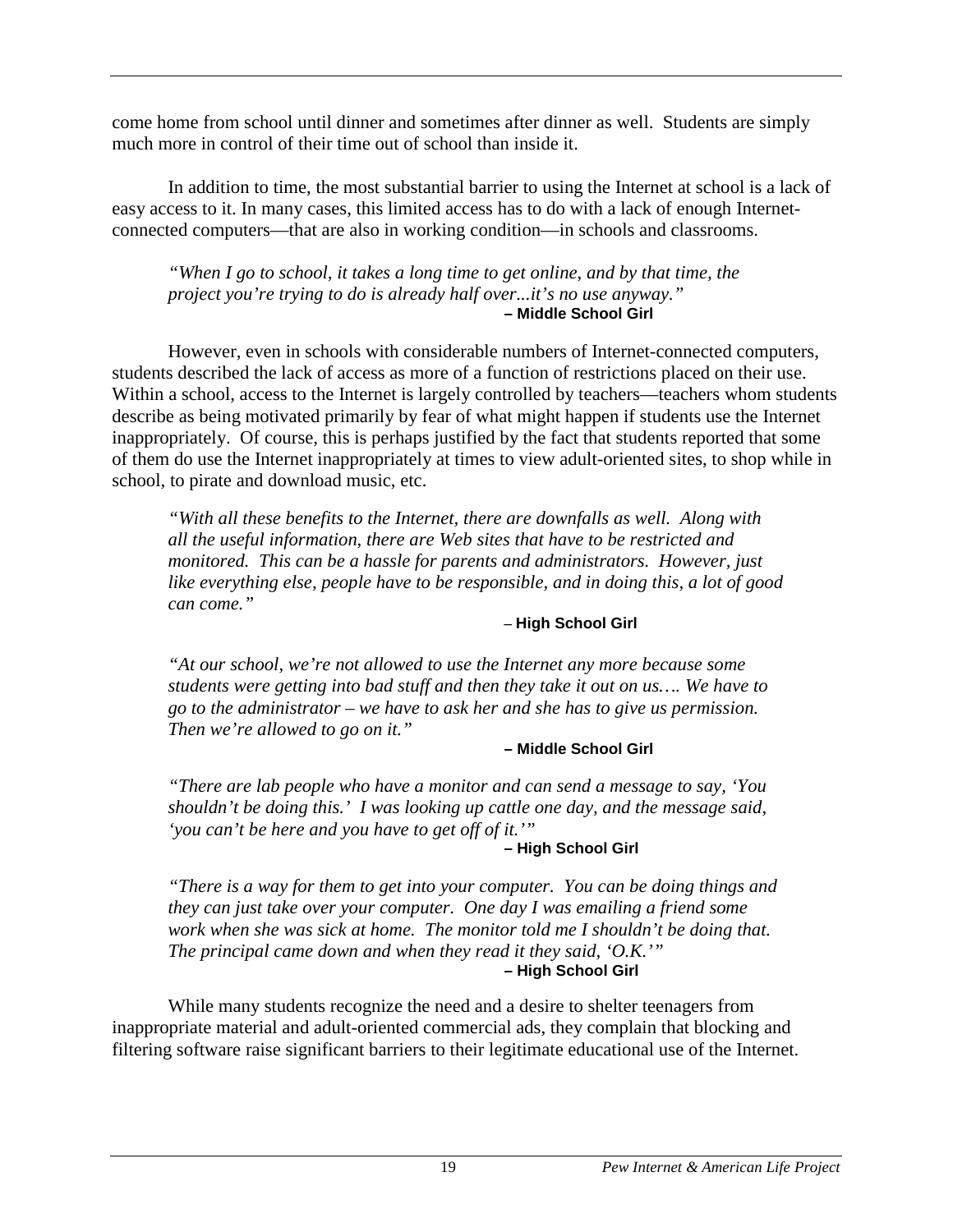*"A lot of time when you use the Internet at school, you'll get on a site – even for educational purposes – and you'll be blocked out…They don't think you can handle it, so it hinders your research. I went on to the history page and I typed this thing about a country that I was doing and they wouldn't let me see it and it happened four times and it got on my nerves so I stopped using the Internet for [the project]."* 

#### **– High School Boy**

*"Whenever I'm on the Internet here at school, there's always somebody walking around behind you, checking over your shoulder to make sure you're not doing anything inappropriate. I think if you are going to learn, you have to do some inappropriate things. If you're learning history, you can't just learn what is proper, you have to go read what others have written and some of it may just be inappropriate."* 

#### **– High School Boy**

In addition, many students describe schools that do not allow them to access their outside email accounts—the vast majority of students are not provided with school-sanctioned email accounts. In many cases, schools also prevent students from using instant messaging technologies, save their files to the school network, visit Web sites that teachers do not explicitly authorize them to visit, and—in perhaps the most extreme case we heard about—perform "right clicks" of their mouse to launch a (seemingly) innocuous pop-up menu within the Microsoft Windows operating system.

*"Another thing about our computers at school is that they are all protected. You can't even 'right click,' you can't send things or save things. You can't use the 'right click' or the 'start menu,' so it's a waste and a hassle…I'd rather use the computer at the library or my house."* 

#### **– High School Boy**

 One clear opportunity to leverage the use of the Internet for school would be for teachers to assign Internet-based homework to students. While some students report that their teachers do assign Internet-based homework, the vast majority says their teachers make no such assignments. In fact, we heard of more than one occasion when a teacher had made such an assignment only to rescind it shortly thereafter. Why? Not every student has access to the Internet outside of school. Strikingly, students in every one of our focus groups provided this same rationale to us.

*"I want to point out that at most schools, they don't really require you to use it at home, because, like I say, everybody doesn't have access to the Internet, whether it be at home, or maybe they take it to a library, or, like our schools may not have Internet."* 

#### **– Middle School Boy**

*"They don't assign Internet usage because some kids don't have the Internet or have computers, so we do most of it in the lab."* 

 **– Middle School Girl**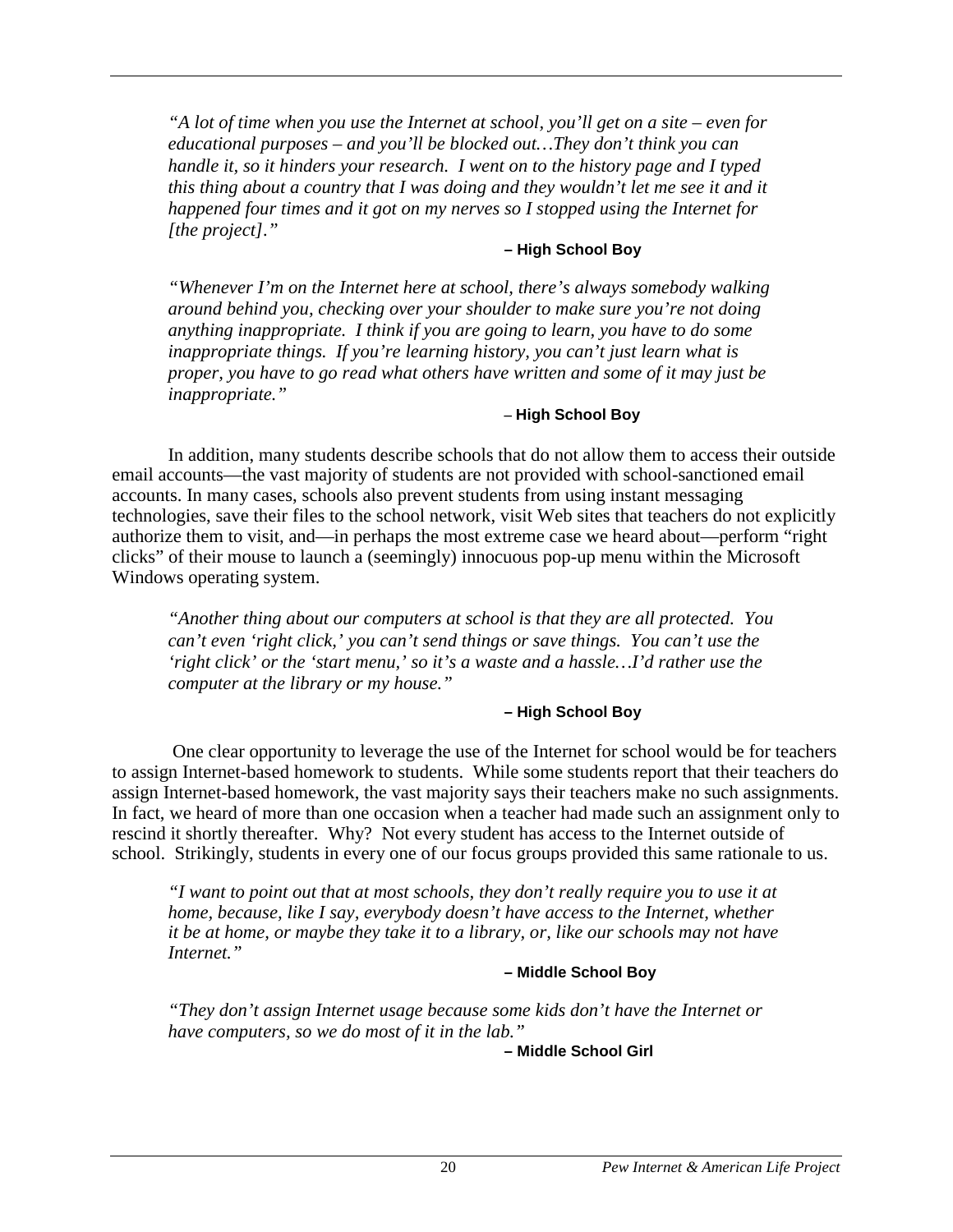*"Like I said about that science project, at the school they don't assign it. If you honestly want to, you can do it at home…mostly, they don't assign things for home on the Internet."* 

#### **– Middle School Girl**

*"I think it really depends on the school here, though, because in my school teachers don't expect that every student has the Internet…. Our school is different…we don't have a lot of rich people, so we don't have a real nice school. When I was…[at another school], we actually did get a lot of assignments, Internet assignments."* 

#### **– High School Boy**

*"My teachers, they don't actually require you to do anything online, unless they're taking you to a lab to do it, because some people don't have the Internet at home, so they can't get on."* 

#### **– High School Boy**

The reality, of course, is that not all students have computers at home. Even some who have computers are hampered because they are broken or outdated. Others have computers but do not have Internet access.

*"My friend, she doesn't have a computer. I don't know how she does her stuff, but she doesn't have a computer or Internet."* 

#### **– High School Boy**

*"I know a lot of times a lot of people say, 'Oh, you can go online and do such and such.'…And even if you don't have [the Internet] they say, 'Oh, you can use the library.' Sometimes that's hard for people. You don't have a computer and maybe you don't have the transportation to the library and it makes it really hard."* 

#### **– High School Girl**

Some students feel, however, that certain of their peers might exaggerate this lack of access—that students would claim not to have access to the Internet outside of school when they really did—as a way to avoid extra work.

*"It's not like there aren't computers in the library and they're available all the time so I think it's a pretty stupid excuse [that you don't have a computer.]"*  **– High School Girl**

Either way, our focus group students seem to think that their teachers do not always have a good handle on the ease with which students could access the Internet outside of their particular class.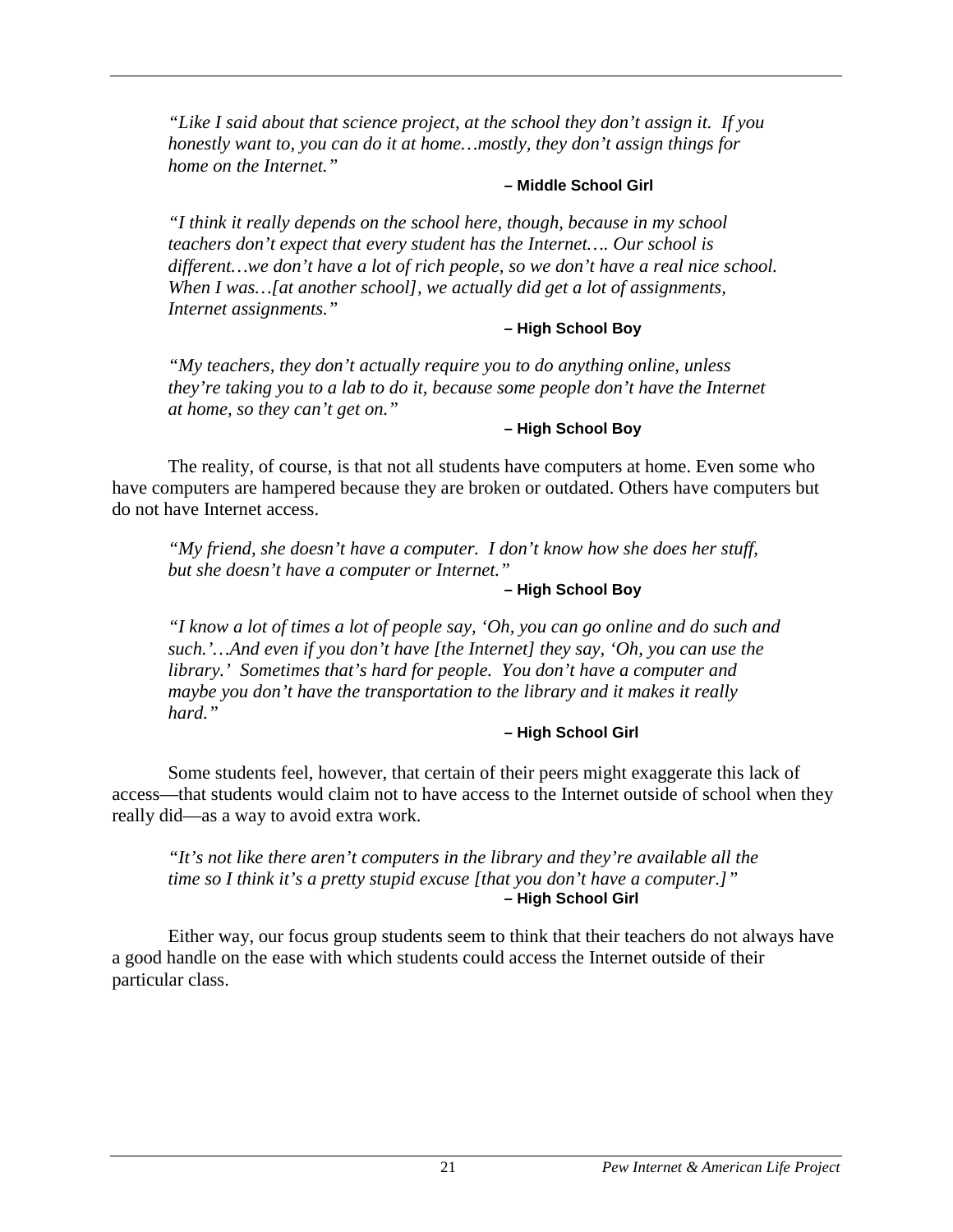# **PART III: CONCLUSION AND IMPLICATIONS**

*"Overall, I really think that the Internet has a great impact on how much I learn at school and without it I don't think that I would have the opportunities to learn as much as I do."* 

**– High School Girl** 

*"We learn so much from just one click of the mouse."*  **– High School Girl** 

The public policy debate surrounding the use of the Internet for education is full of hyperbolic claims for its future impact. Some promote the Internet as a silver bullet for education, asserting that its use in schools will transform teaching and learning, raise scores on standardized achievement tests, and improve teacher quality to the degree that ill-prepared middle and high school students will turn—as if by magic—into Ivy League-caliber honors students. Others argue that the introduction of the Internet into schooling is a symptom of a society that values technology and efficiency over moral values and personal connections, and that it represents the further encroachment of big business into private spaces and personal lives. Our conversations with students lead us to see each of these claims as being partly true and also partly false. What strikes us most about those who predict the future, however, is that they only very faintly take account of the voices and experiences of students themselves.

We found that Internet-savvy students are articulate and pragmatic consumers of their educations. By the time they enter high school, if not before, many understand what is required of them to succeed in school, the importance of good teachers and access to adequate resources, and the need to supplement what they learn in school with outside interests and experiences. On a daily basis—consciously or not—they make choices about the tradeoff between getting good grades and having the in- and out-of-school learning experiences they want to have.

*"I think that school does a good job of providing you with a general education, but I think that most of what it does is pretty basic. I think that if you really want to get a good education, then most of the responsibility is placed on the students – at least this is what I've gotten from my school – and it is up to you to go above and beyond what the teacher presents. You know, you can easily not do the reading in history and get away with it, but you won't be learning very much….You just have to have the motivation to actually study and want to not just get the A or whatever, but to actually understand the material and be able to apply it."*

#### **– High School Girl**

These students told us that the Internet helps them. It saves them time and allows them to manage their busy lives better, seek out new ideas and experiences, and keep connected with friends and family. They are not afraid of it or in awe of it. They realize that relying on it is not without serious drawbacks at times. Yet, having grown up with it, they use it, they like it, and they rely on it.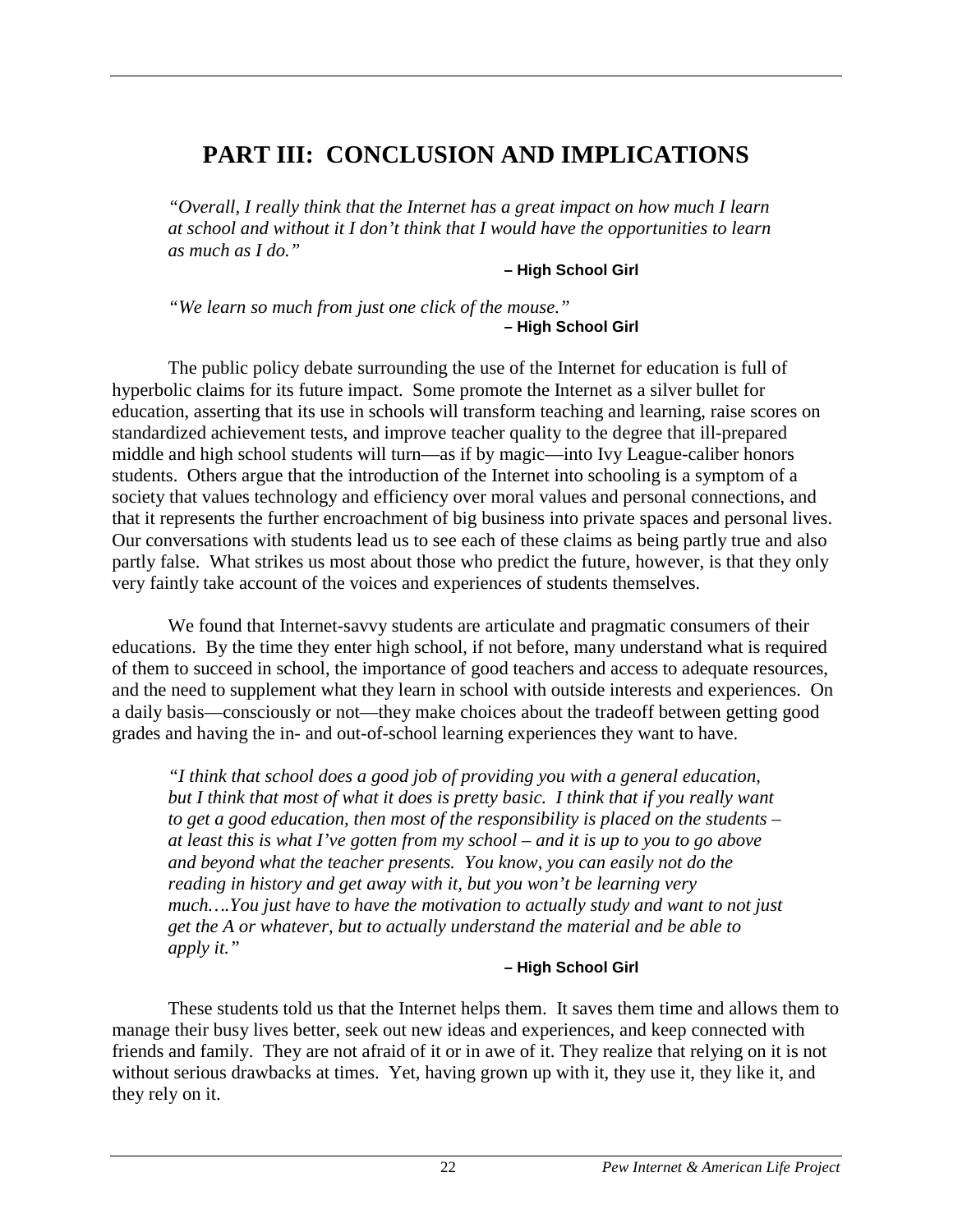*"Life without the Internet would be odd. I've grown used to using it in school since we got it four years ago. I almost take it for granted sometimes. It can make schoolwork easier, but every now and then it will set you back. Like everything in life, it has its advantages and disadvantages."*  **– High School Girl**

Students usually have strong views about how their school experiences could be made better. Their analysis of how the Internet can be exploited in educational settings illustrates this point perfectly. Here is what they say they would like to see happen:

- **Students want better coordination of their out-of-school educational use of the Internet with classroom activities. They argue that this could be the key to leveraging the power of the Internet for learning.** We found that the overwhelming majority of student use of the Internet for education happens outside of schools and outside of teacher direction. While policy makers, researchers, and many journalists focus on teacher-directed in-school use of the Internet as the test of the Internet's effectiveness for education, students told us they use the Internet for school much more frequently and in a greater variety of ways outside of school at their own initiative. These students would like schools to recognize that the online world is full of resources that would make classroom lessons more compelling and make complex topics easier to understand. Not all subjects are taught equally effectively with Internet resources, but many subjects would be easier to comprehend and more enjoyable to learn if online tools were employed, according to these students.
- Students urge schools to increase significantly the *quality* of access to the **Internet in schools.** Student use of the Internet at school is fraught with constraints and limitations that cripple the potential it has for educational good, these students contend. Certainly, not every student with whom we spoke attends a school with large numbers of Internet-connected computers. In fact, nearly all thought it a good idea to have more Internet-connected computers at school. Even those students who attend highly wired schools describe a school environment that often discouraged their use of the Internet. They are frustrated by their inability to go online at school. Many believe that these frustrations arose because teachers do not see educational value in providing abundant Internet access, or because of fears about inappropriate material on the Internet.
- **Students believe that professional development and technical assistance for teachers are crucial for effective integration of the Internet into curricula.**  Students report that many of the Internet-based educational assignments they receive consist of little more than completing digitized worksheets. While some students offered examples of compelling online assignments that tapped their higher order thinking skills and took advantage of the rich, interactive elements of the Internet, they were far and away the exception. Most students freely offered up numerous examples of teacher-directed uses of the Internet for school that seemed to have dubious educational value. In this regard, it is interesting to note that students are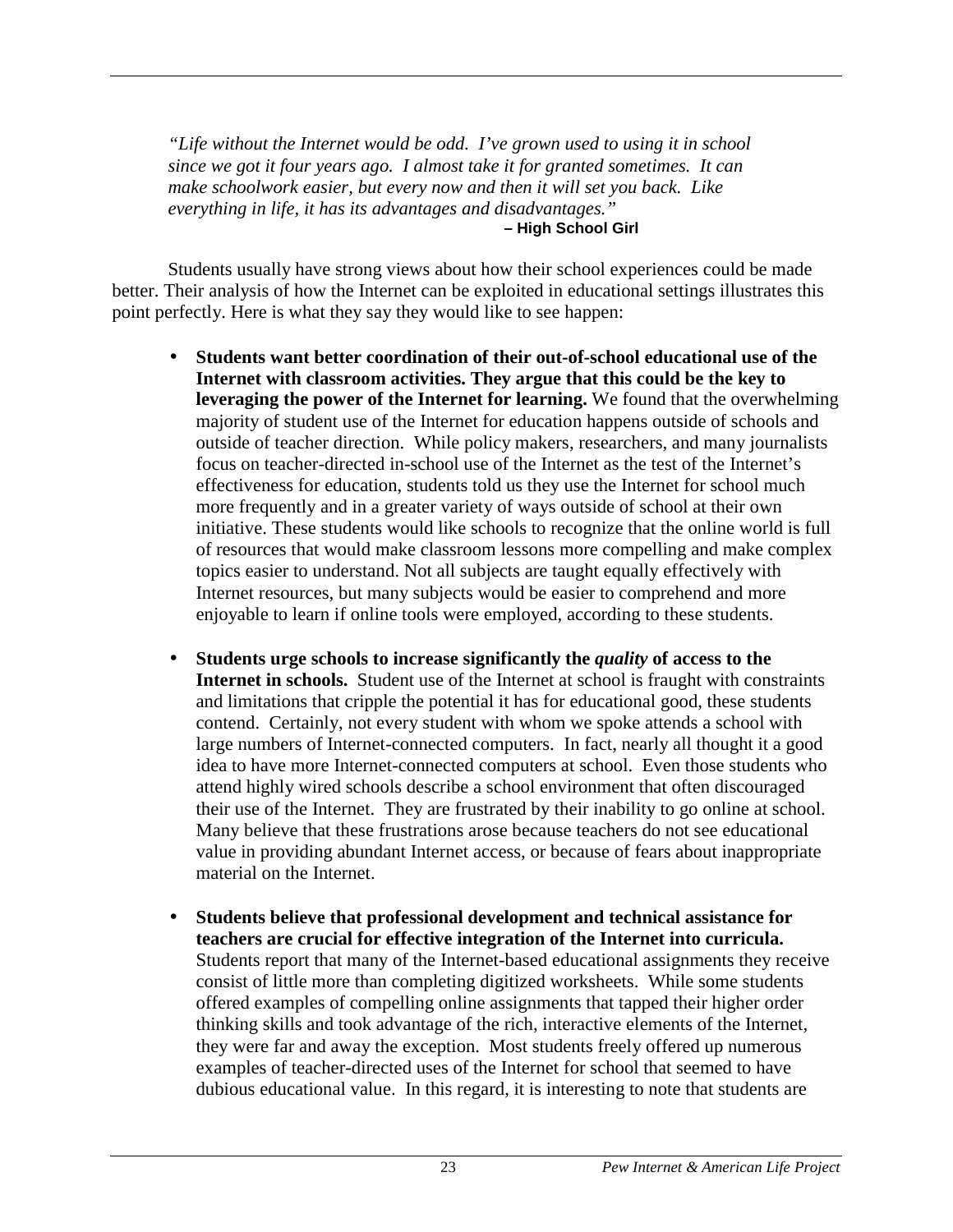uniformly more interested in—and saw more value in—doing schoolwork that challenged and excited them than in simply using the Internet for its own sake.

- **Students maintain that schools should place priority on developing programs to teach keyboarding, computer, and Internet literacy skills.** Not all students have the skills and knowledge to navigate the Internet effectively. No matter what conventional wisdom may say, it was abundantly clear from conversations with focus group participants that even students who are frequently online could benefit from instruction and advice about how to use the Internet better. The students held many misconceptions about such basic things as how to use search engines, how computer viruses are contracted and spread, and how their privacy might be compromised online—just to cite a few examples. Students with better Internet skills and with greater knowledge of educational Web sites had a significant edge over other students. These students—and those students in our low-adopter groups—also reported that those who do not use the Internet much are often reluctant to go online because they do not even have basic keyboarding or computer skills (or—in more extreme cases—because they lack the basic reading and writing skills required of the online world).
- **Students urge that there be continued effort to ensure that high-quality online information to complete school assignments be freely available, easily accessible, and age-appropriate–without undue limitation on students' freedoms.** Even students with strong skills say that finding the right information on the Internet can be frustrating and time-consuming. Most students who spoke with us expressed frustration about finding quality information to help them complete their school assignments. Here are some of their complaints: Search engines regularly retrieve too many references for common Internet searches. Authorship of Web sites and timeliness of posted information is often not disclosed; the information on many Web sites can be biased or incomplete; and, the reading level of the best information may exceed the capabilities and comprehension of students. In addition, visitors to many sites that offer useful information for free are inundated with commercial advertisements, and trusted sources may charge fees for their information.
- **Students insist that policy makers take the "digital divide" seriously and that they begin to understand the more subtle inequities among teenagers that manifest themselves in differences in the quality of student Internet access and use.** The gap between students who do and don't have access to the Internet at home is a serious matter to these students. In the classroom, it is apparent to Internet-savvy students when a classmate does not have access to the Internet. Indeed, students with easy Internet access assert that they have a clear and persistent advantage over their peers with little or no access. Moreover, out of concern for those who do not have easy access to the Internet outside of school, students report that most of their teachers do not assign homework that encourages or requires student use of the Internet. While these students did not offer novel remedies, they did insist that policy makers and educators recognize the gap and take steps to address it.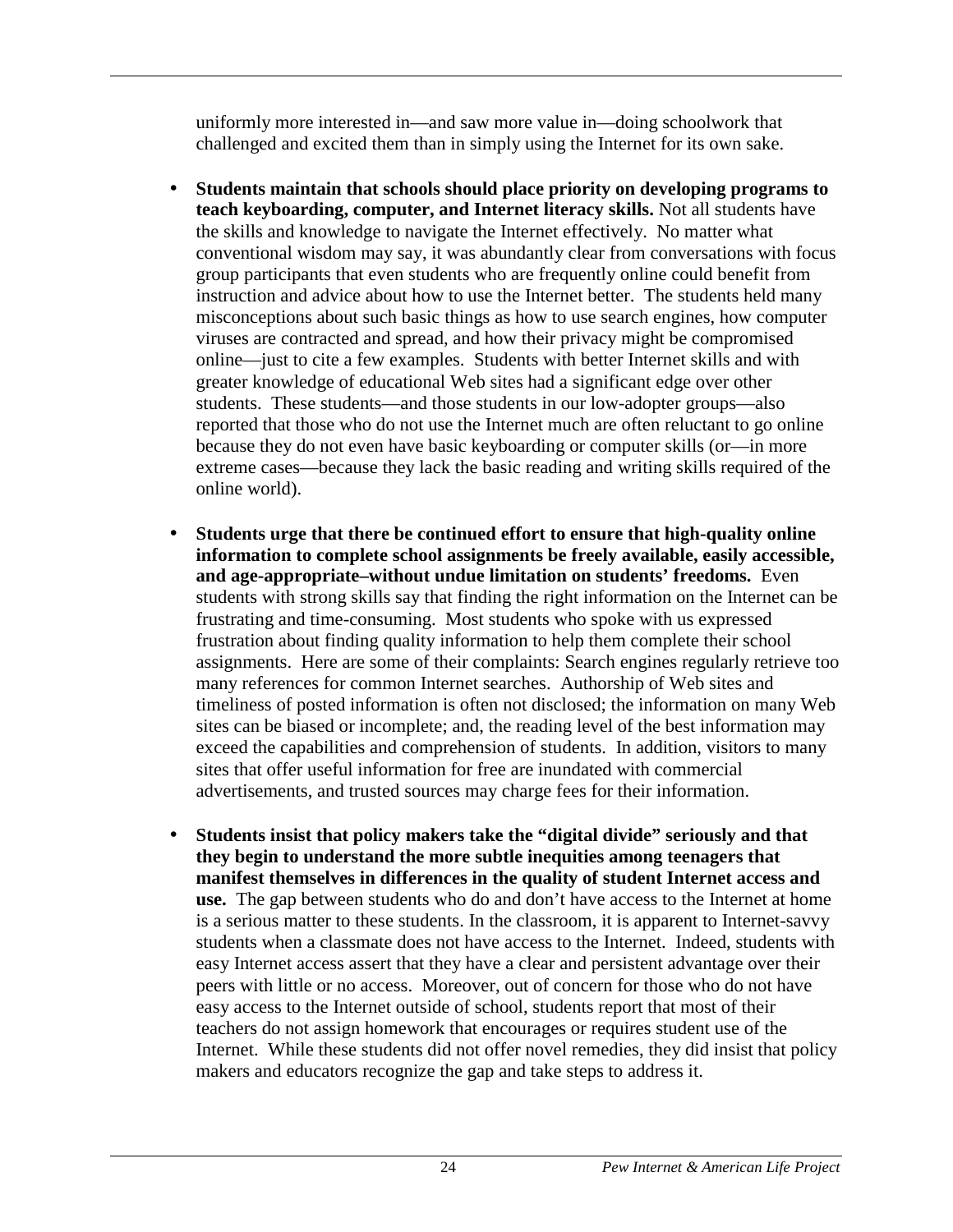<span id="page-31-0"></span>Of course, student use of the Internet for school does not occur in a vacuum. Students' experiences, and those of their states, districts, schools, teachers, and parents, strongly affect the way the Internet is used for educational purposes. Indeed, while good schools of today are expected to have significant computer and Internet facilities, they face significant barriers to integrating it into their operations. Even when cost, technical, training and use, and equity matters have not been at issue, schools have faced legal, policy, and ethical tensions around whether and what type of access minors should have to the Internet. In such a chilled, or potentially chilled, environment, school leaders, teachers, and resource personnel have had good reason to be cautious about the kind of access they provide to students and about the extent to which they integrate the Internet into their curricula and instructional practices. The resultant Internet-use policies, filtering technologies, and human misgivings have all made adoption of the Internet challenging for educational institutions, teachers and students.

Nonetheless, students themselves are changing because of their use of and reliance on the Internet. They are coming to school with different expectations, different skills, and different resources. In fact, our most Internet-savvy students told us that their schools, teachers and peers are at times frustratingly illiterate, naïve, and even afraid of the online world. Indeed, students who rely on the Internet for school—who cannot conceive of not using it for their schoolwork may ultimately force schools to change to better accommodate them. According to the students with whom we spoke, many schools have yet to react or even to recognize the changes in the ways that Internet-savvy students communicate and access information.

In the midst of other priorities, schools can choose to view this emerging pressure for change from their student body in either a positive or negative light. On the positive side, through the growing use of the Internet outside of school, educators have the opportunity to expand their reach and to engage students in new and thoughtful ways. On the negative side, the sanctity and tradition of the four walls of the classroom quite literally is melting away. Students are likely to be increasingly dissatisfied with conventional approaches to teaching and learning and to the limited resources available to them in all but the best-equipped schools. In the final analysis, schools would do well to heed the Latin writer Seneca's words, which ring as true today as when they were written nearly 2,000 years ago: "The fates guide those who go willingly; those who do not, they drag."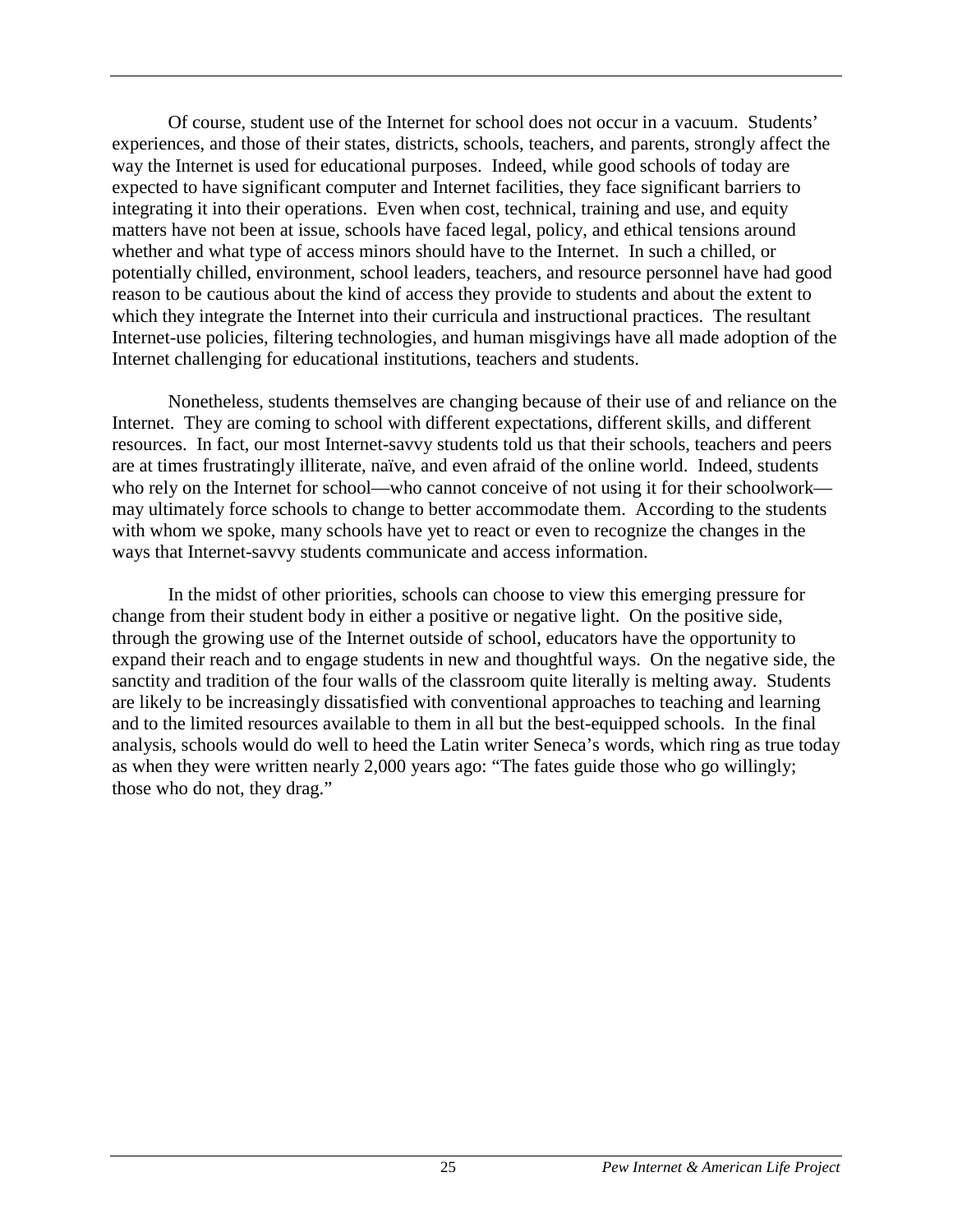# **PART IV: APPENDICES**

## **Student Sample and Data Collection Methods**

<span id="page-32-0"></span>This report is based on information gathered from public middle and high school students across the United States via two methods: focus groups (which included the administration of questionnaires to focus group participants) and the solicitation of online student-written stories.

# **Focus Group Sample and Methods**

We conducted a total of 14 focus groups of students drawn from 36 different schools: 12 focus groups of heavy-Internet using students and 2 of low- or non-Internet using students. A total of 136 public middle and high school students—11 to 19 year olds—participated in focus groups run between the months of November 2001 and February 2002. The focus groups were held in the greater metropolitan areas of Washington, D.C., Detroit, Michigan, and San Diego, California. The sample of students was balanced by gender and school-level. Self-reports of students' race/ethnicity indicated that the overall student sample was 55% White, 26% Black or African-American, 13% Asian, and 6% Hispanic or Latino.

Students were intentionally selected into focus groups based on their self-reported use of the Internet. "Heavy Internet-using students" who made up the participants in 12 of our 14 focus groups were defined as students who used the Internet at school, spent at least five hours per week online, and who believed they used the Internet a lot. "Low-" or non-Internet using students who made up the participants in our other 2 groups did not meet one or more of these criteria.

Each group was moderated by the study co-authors in tandem, with assistance from a third researcher who operated a video camera, tape recorder, took notes, and otherwise helped manage the logistics and flow of the group. Focus groups lasted approximately two hours in duration and began with students completing a brief questionnaire. When possible, groups were also briefly divided by gender to probe gender-specific issues.

# **Solicitation of Online Student-Written Stories**

During the months of February and March 2002, we held an online contest at [www.air.org/yourstory](http://www.air.org/yourstory) that asked students in middle and high school to submit a story of at least 250 words in length detailing the many ways they or their friends use the Internet for school. Students were also asked to provide innovative ideas about how to use the Internet for school in the future. The Web site was advertised via organizations and individual email networks with great reach in education communities. We received nearly 200 online narrative submissions and over 50,000 hits to our Web site.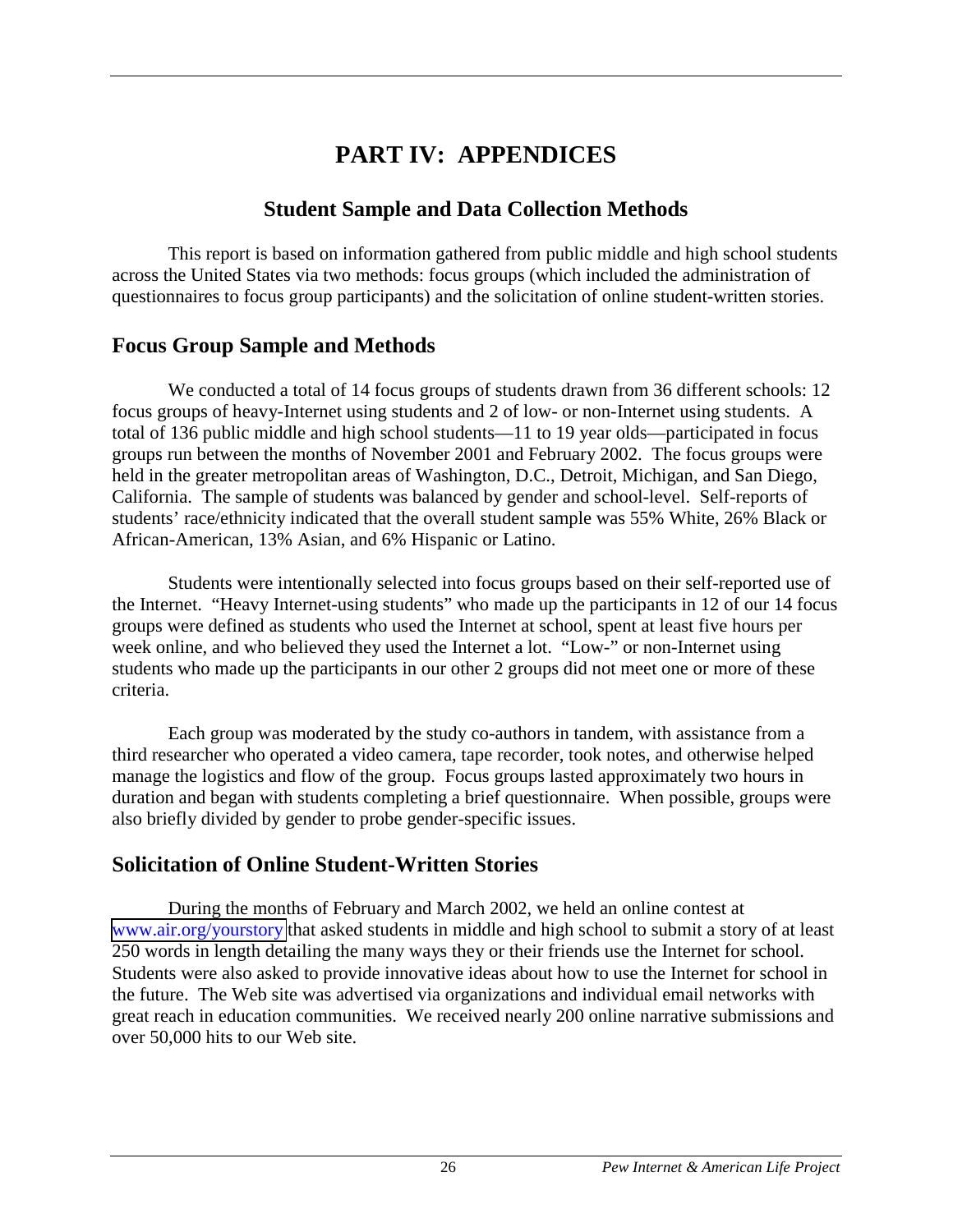While not all storytellers disclosed personal information to allow us to characterize them, many did. Of those who did, it was not surprising to learn that they were not as diverse a group of students as our focus group participants. While our online storytellers were balanced by gender, the vast majority reported themselves as being White (85 percent) and in middle school (70 percent). Our online storytellers also reported being from 13 different states across the country, with the majority being from Midwestern or Southern states.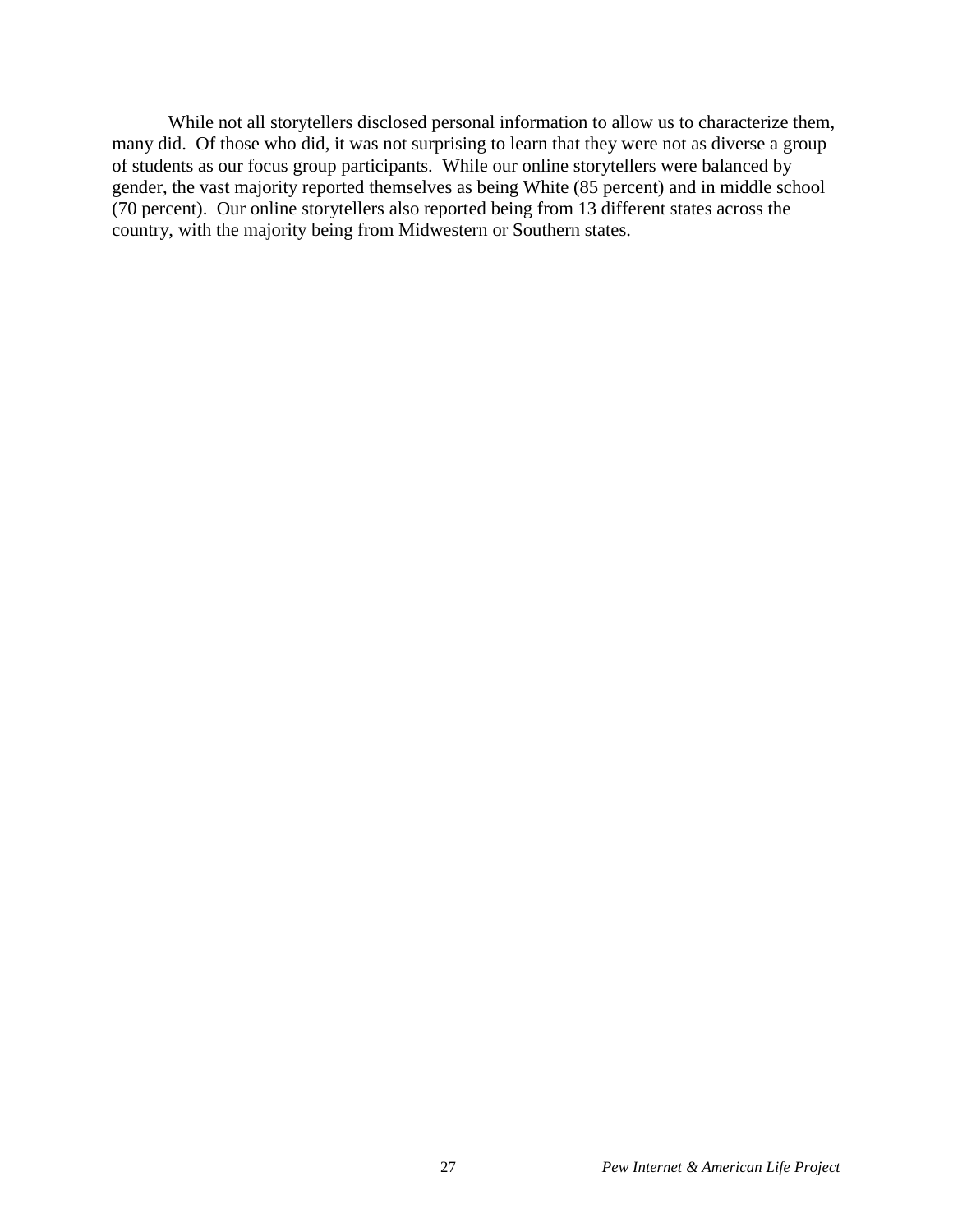## **About the Authors**

## <span id="page-34-0"></span>**Douglas Levin**

Mr. Levin is a Senior Research Analyst specializing in national and international educational technology and e-learning policy issues for the American Institutes for Research in Washington, D.C. He played a key role in the development of the nation's first educational technology plan in 1996 and more recently led the development of the revision to that plan, *e-Learning: Putting a World-Class Education at the Fingertips of All Children*. He is the author, editor, and reviewer of numerous national and international studies and reports of distance education, teacher use of technology, and the availability and use of computers and the Internet in schools and classrooms. His work has been cited by the Congressional Web-based Education Commission, *Forbes*, *Education Week*, and other national publications and media. An alumnus of the Institute for Educational Leadership Policy Fellowship Program, Mr. Levin holds an A.B. in English from the College of William and Mary and an M.A. in Quantitative Sociology from the George Washington University.

#### **Sousan Arafeh**

Dr. Arafeh is also a Senior Research Analyst at the American Institutes for Research and is interested, among other things, in how education and telecommunications/ technology policies impact people "on the ground." She has worked in the fields of education, communications, and organizational equity and development as a classroom teacher and researcher for over 15 years. Her areas of expertise include education technology policy, telecommunications policy and media analysis, video and new media production and analysis, and facilitation of diverse groups and organizations. Dr. Arafeh has authored articles and papers on the cultural and policy impact of technology on educational and research institutions, and has testified to the Congressional Web-based Education Commission. Currently, she is exploring image-based methods of data collection and analysis and how these can inform both policy and legislative decision-making and organizational activities. Dr. Arafeh received her B.A. from Hampshire College in Classics, her M.A. from the University of British Columbia in the Sociology of Education, and holds two Ph.D.s from the University of Wisconsin – Madison in Education Policy and Communications and Cultural Studies.

## **About the Pew Internet & American Life Project**

 The Pew Internet & American Life Project creates and funds original, academic-quality research that explores the impact of the Internet on children, families, communities, the workplace, schools, health care, and civic and political life. The project is an independent, nonpartisan organization fully funded by The Pew Charitable Trusts.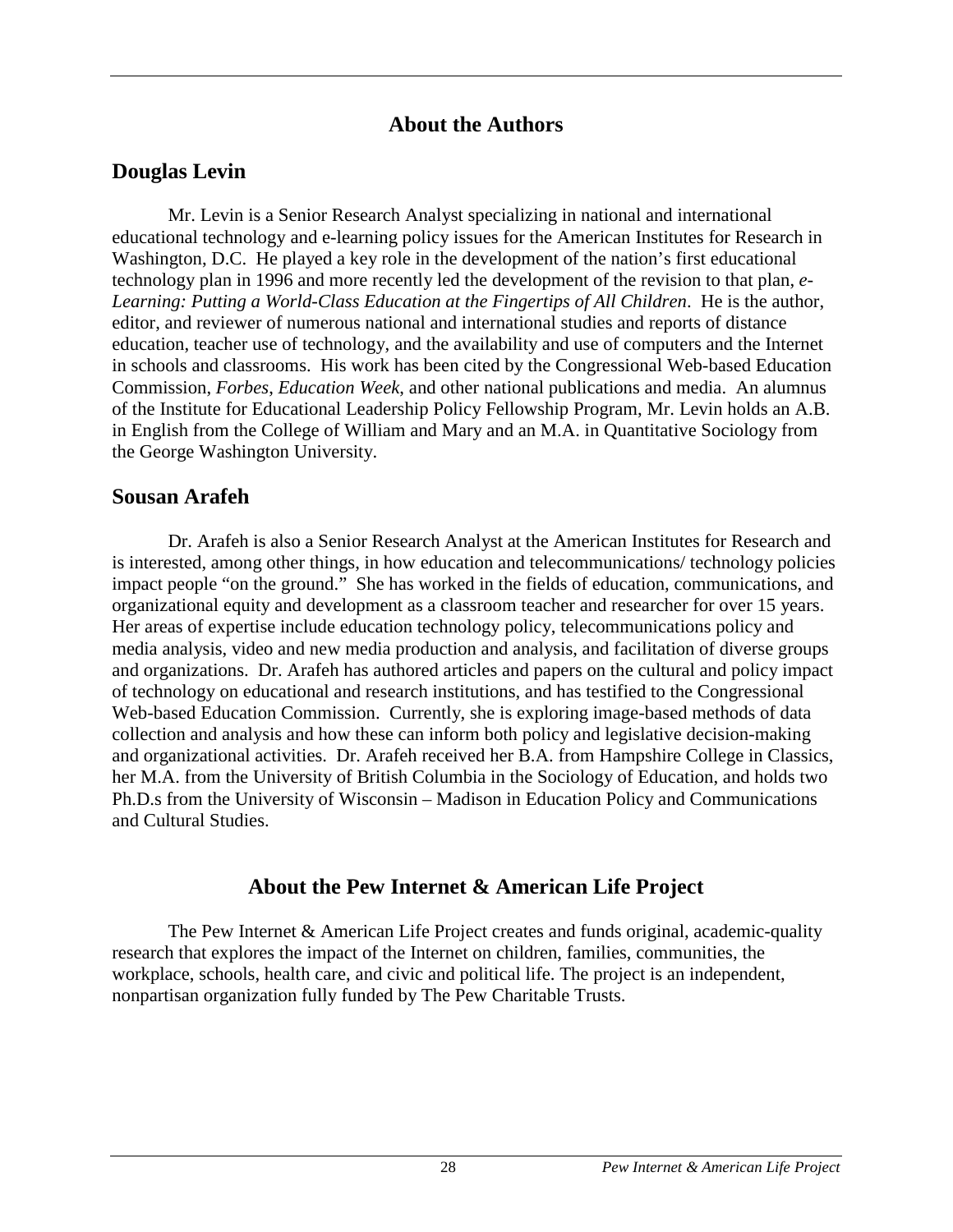# **End Notes**

<span id="page-35-0"></span><sup>1</sup> U.S. Department of Education, National Center for Education Statistics (2000a). *Internet Access in U.S. Public Schools and Classrooms: 1994-2000*, NCES 2001-071, by Anne Cattagni and Elizabeth Farris. Project Officer: Bernie Greene. Washington, DC. Available at: http://nces.ed.gov/pubs2001/2001071.pdf

<sup>2</sup> Unpublished Pew Internet Project survey of 2,501 Americans conducted between June 26 and July 26, 2002. The sample includes 1,527 Internet users. The margin of error for the entire sample is plus or minus two percentage points. For the Internet sample, the margin of error is plus or minus three percentage points.

 $3$  Pew Internet Project data from June 26-July 26 survey. Also, U.S. Department of Commerce, Economics and Statistics Administration, National Telecommunications and Information Administration (February 2002). *A Nation Online: How Americans Are Expanding Their Use of the Internet*. Washington, DC. Available at: http://www.ntia.doc.gov/ntiahome/dn/nationonline\_020502.htm

4 U.S. Department of Commerce (February 2002), *Ibid*.

5 The Pew Internet & American Life Project (September 2001). *The Internet & Education: Findings of the Pew Internet & American Life Project*, by Amanda Lenhart, Maya Simon, and Mike Graziano. Washington, DC. Available at: http://www.pewinternet.org/reports/toc.asp?Report=39

6 The Pew Internet & American Life Project (June 2001). *Teenage Life Online: The Rise of the Instant-Message Generation and the Internet's Impact on Friendships and Family Relationships*, by Amanda Lenhart, Lee Rainie, and Oliver Lewis. Washington, DC. Available at: http://www.pewinternet.org/reports/toc.asp?Report=36; U.S. Department of Commerce (February 2002), Ibid.

7 Tapscott, D. (1998). *Growing Up Digital: The Rise of the Net Generation*. New York: McGraw-Hill.

<sup>8</sup> See, for example, reports of the Teaching, Learning, and Computing Study: 1998. Available at: http://www.crito.uci.edu/tlc/html/tlc\_home.html; U.S. Department of Education, National Center for Education Statistics (2000a), *Ibid.*; U.S. Department of Education, National Center for Education Statistics (2000b). *Teacher's Tools for the 21st Century: A Report of Teachers' Use of Technology*, NCES 2000-102, by Becky Smerdon, Stephanie Cronen, Lawrence Lanahan, Jennifer Anderson, Nicholas Iannotti, and January Angeles. Project Officer: Bernie Greene. Washington, DC. Available at: http://nces.ed.gov/pubsearch/pubsinfo.asp?pubid=2000102; Rockman *ET AL* and Grunwald Associates (2002). *Are We There Yet? Research and Guidelines on Schools' Use of the Internet*. Alexandria, VA: National School Boards Foundation. Available at: http://www.nsbf.org/thereyet/fulltext.htm

 9 See, for example: Grunwald Associates (2001). *Children, Families, and the Internet: 2000*. Burlingame, CA: Author.; Just Kids, Inc. (2002). *An Environmental Scan of Children's Interactive Media from 2000 to 2002*. New York: Markle Foundation; Knowledge Networks/Statistical Research (2002). *How Children Use Media Technology*. Westfield, NJ: Author.; Roban, W.,